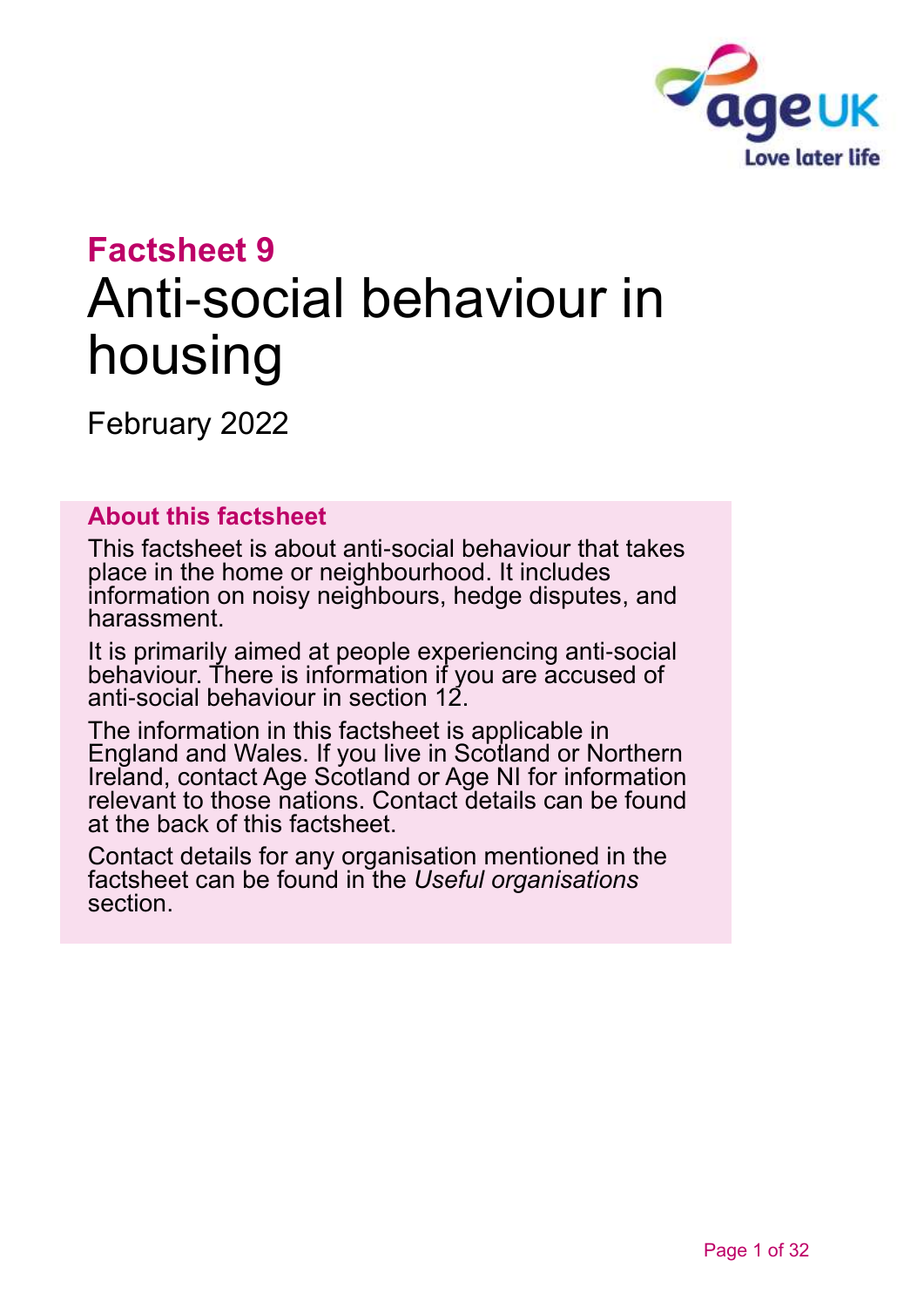# **Contents**

| 1 Introduction                                | 3               |
|-----------------------------------------------|-----------------|
| 2 Approaching a neighbour                     | 4               |
| 3 Mediation and other informal options        | 5               |
|                                               |                 |
| 4 Common problems and who to contact          | 5               |
| 4.1 Noise and other 'statutory nuisances'     | 5               |
| 4.2 Other common problems                     | 7               |
| 4.3 Neighbourhood wardens                     | 9               |
| 5 What the police can do                      | 10              |
| 5.1 Police Community Support Officers (PCSOs) | 12 <sup>2</sup> |
| 6 What landlords can do                       | 12              |
| 6.1 Moving to alternative accommodation       | 13              |
| 7 What a local authority can do               | 15              |
| 8 The Community Trigger                       | 16              |
| 9 Complaints                                  | 17              |
| 10 Harassment                                 | 19              |
| 11 Private legal action                       | 20              |
| 12 I've been accused of anti-social behaviour | 20              |
| 12.1 Security of tenure                       | 21              |
| 12.1.1 Probationary and demoted tenancies     | 21              |
| 12.1.2 Eviction                               | 22              |
| 12.1.3 Wales                                  | 24              |
| 12.2 Getting social housing                   | 24              |
| 12.3 Other measures                           | 26              |
| Useful organisations                          | 27              |
| Age UK                                        | 31              |
| Support our work                              | 31              |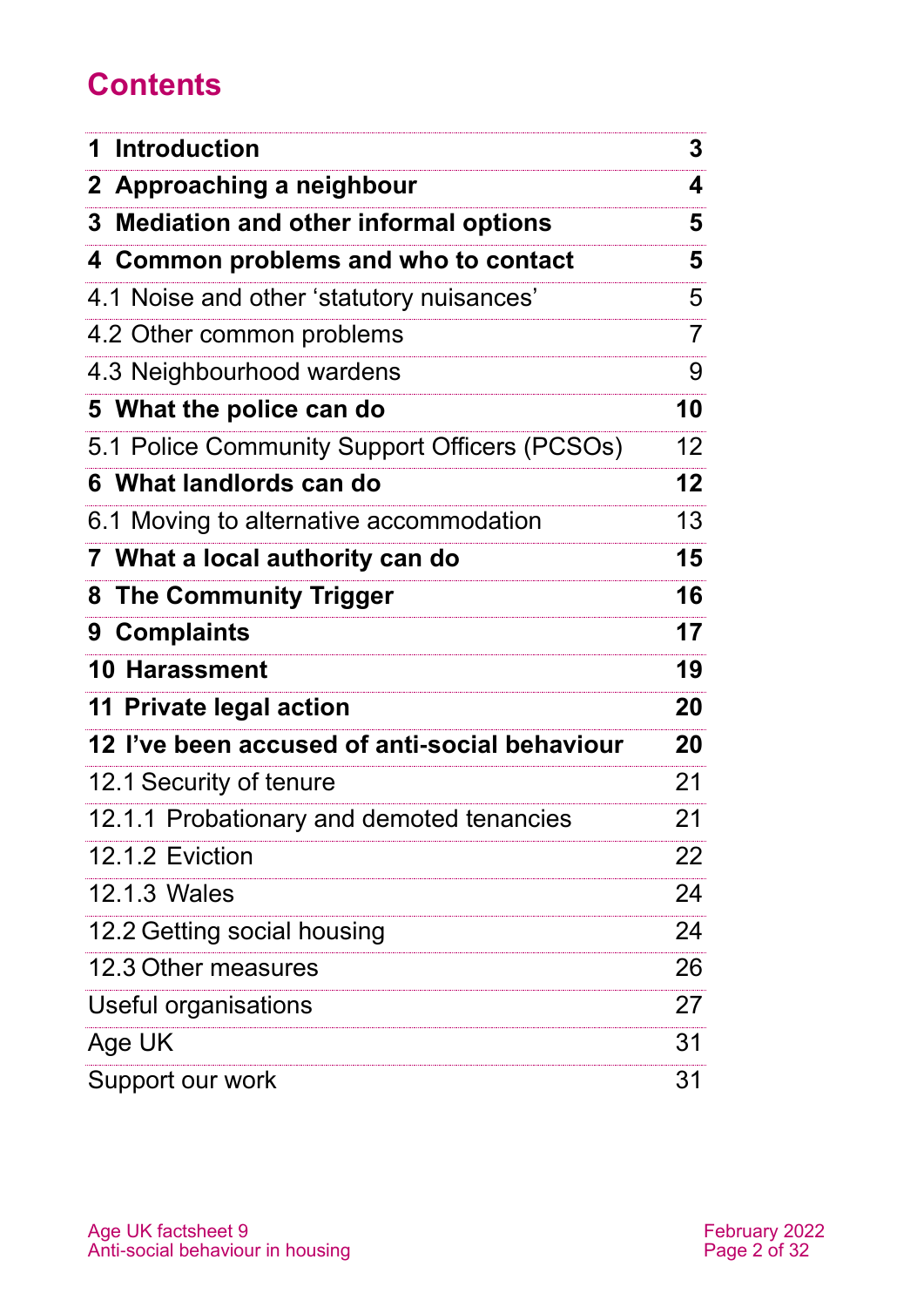# <span id="page-2-0"></span>**1 Introduction**

Anti-social behaviour is defined in law as conduct that has caused, or is likely to cause, harassment, alarm, or distress to any person.

The law also gives specific definitions of anti-social behaviour in housing:

- ⚫ '*conduct capable of causing nuisance or annoyance to a person in relation to [their] occupation of residential premises*'
- ⚫ '*conduct capable of causing housing-related nuisance or annoyance to any person*'.

Housing-related nuisance or annoyance means behaviour that affects a local authority or social landlord's ability to manage their housing.

Housing-related anti-social behaviour can include:

- loud noise from neighbours
- harassment such as verbal abuse or threats
- ⚫ vandalism, property damage and graffiti
- ⚫ fly-posting, dumping rubbish and abandoned cars
- ⚫ animal nuisance.

If you experience problems, it is important to keep an up-to-date record of events, noting the day, date, time and nature of the behaviour causing you annoyance or distress.

This can help you to get some perspective on how often it happens. If you decide to take formal action at some stage, it can help others to see an established pattern of nuisance over a period of time.

When selling a property, you must declare information that might put a reasonable buyer off, such as a longstanding dispute with a neighbour.

There are various ways in which anti-social behaviour can be challenged. What is appropriate depends on your circumstances, your neighbour's circumstances, and the severity of the problem.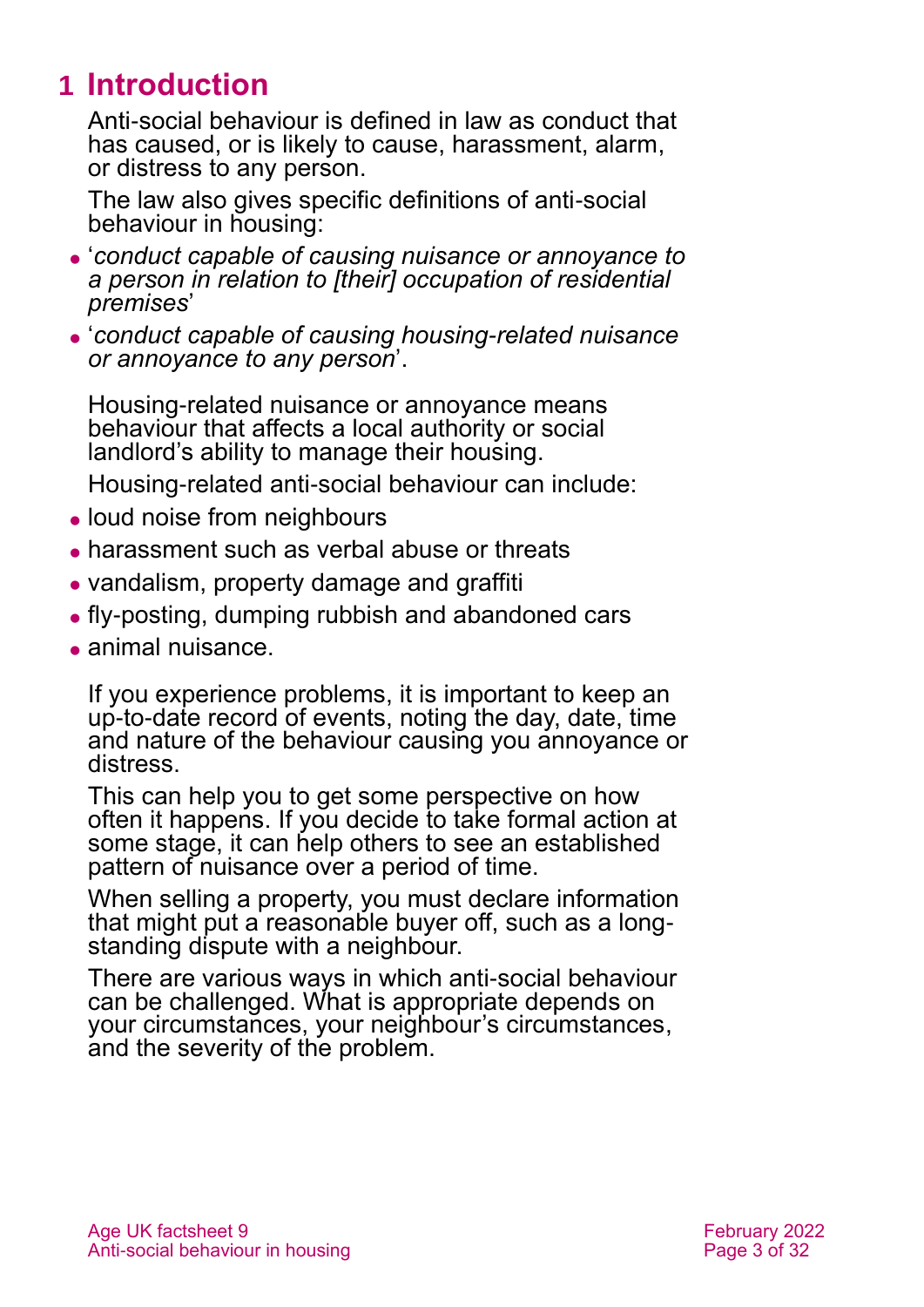#### **Serious anti-social behaviour**

If you experience serious harassment or abuse or face violence or threats of violence, you should call the police immediately. More information about harassment is in [section 10.](#page-18-0)

Women experiencing domestic abuse can contact [Women's Aid](https://www.womensaid.org.uk/) for support, including help finding emergency accommodation. Men experiencing domestic abuse can contact the [Men's Advice Line.](http://www.mensadviceline.org.uk/)

In **Wales**, there is the [Live Fear Free Helpline,](https://gov.wales/live-fear-free) which is available for women and men.

# <span id="page-3-0"></span>**2 Approaching a neighbour**

If a neighbour's behaviour is causing you annoyance or distress, try to think it through before you act.

**Is the problem due to difficulties in communication or differences in lifestyle?** Anti-social behaviour is defined in terms of the impact it has on others, but it is important to take a step back and consider the behaviour itself – is this unreasonable?

**Is your neighbour really at fault?** Excess rubbish or a poorly kept garden may mean they are having problems with their waste collection or landlord. They may be struggling to manage due to illness.

**Does your neighbour realise what they are doing or how it is affecting you?** A noisy neighbour may not appreciate that you have different schedules or poor sound insulation between your properties.

If you can, try to speak to your neighbour and explain what the problem is. Alternatively, you could write them a letter.

Try to be a good neighbour yourself and avoid action that might cause a nuisance to others, for example:

- ⚫ do not carry out loud work (including repairs) at night
- ⚫ do not play your television, radio, hi-fi or musical instruments loudly, especially at night, or use headphones if you do
- ⚫ if you are experiencing hearing loss, find out about aids and equipment from an organisation like [Royal](https://rnid.org.uk/)  [National Institute for Deaf People \(RNID\)](https://rnid.org.uk/)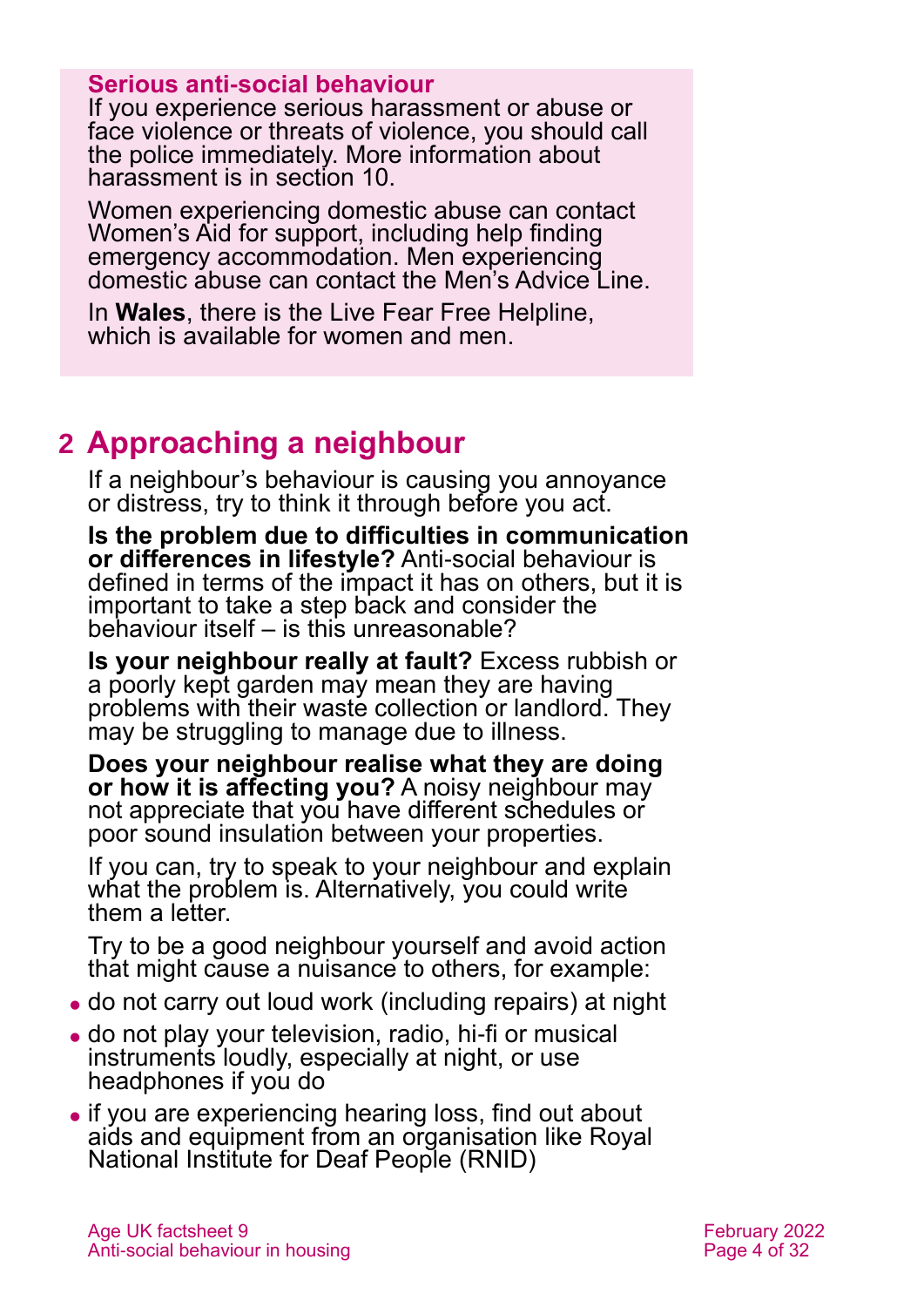- keep your dogs and other pets under control
- ⚫ dispose of your rubbish properly
- <span id="page-4-0"></span>⚫ talk to your neighbours if you intend to have a party.

# **3 Mediation and other informal options**

Mediation is a way of coming to an agreement without going to court, although it can take place after court action. An independent mediator listens to your views and your neighbour's views to help you reach an agreement or compromise.

To find a local service, contact your local authority or an advice agency such as [Citizens Advice,](http://www.citizensadvice.org.uk/) or use the search facility on the Civil Mediation Council website: <https://civilmediation.org/mediator-search/>

This lists fee-charging providers, but local authorities and housing associations may offer free mediation services. Alternatively, you can ask a community or religious leader if they can act as an informal mediator.

If you are a local authority (council) or housing association tenant, you can raise the issue at a residents' group meeting. This is particularly relevant if you think it might be affecting others. Contact your housing officer to find out if there is a group and when they meet.

### <span id="page-4-1"></span>**4 Common problems and who to contact**

If an informal approach to resolving anti-social behaviour fails to work or would not be appropriate given the severity of the problem, you may have to seek help from your (or your neighbour's) landlord, the local authority, or the police. We collectively call these the '*agency*' or '*agencies*'.

This section looks at common problems and who to contact in each case. Later sections look at the legal powers these agencies have in relation to anti-social behaviour.

### <span id="page-4-2"></span>**4.1 Noise and other '***statutory nuisances***'**

Your local authority has a legal duty to take action if it is satisfied that certain '*statutory nuisances*' exist or are likely to occur or reoccur in the area, under the *Environmental Protection Act 1990*. Statutory nuisances include: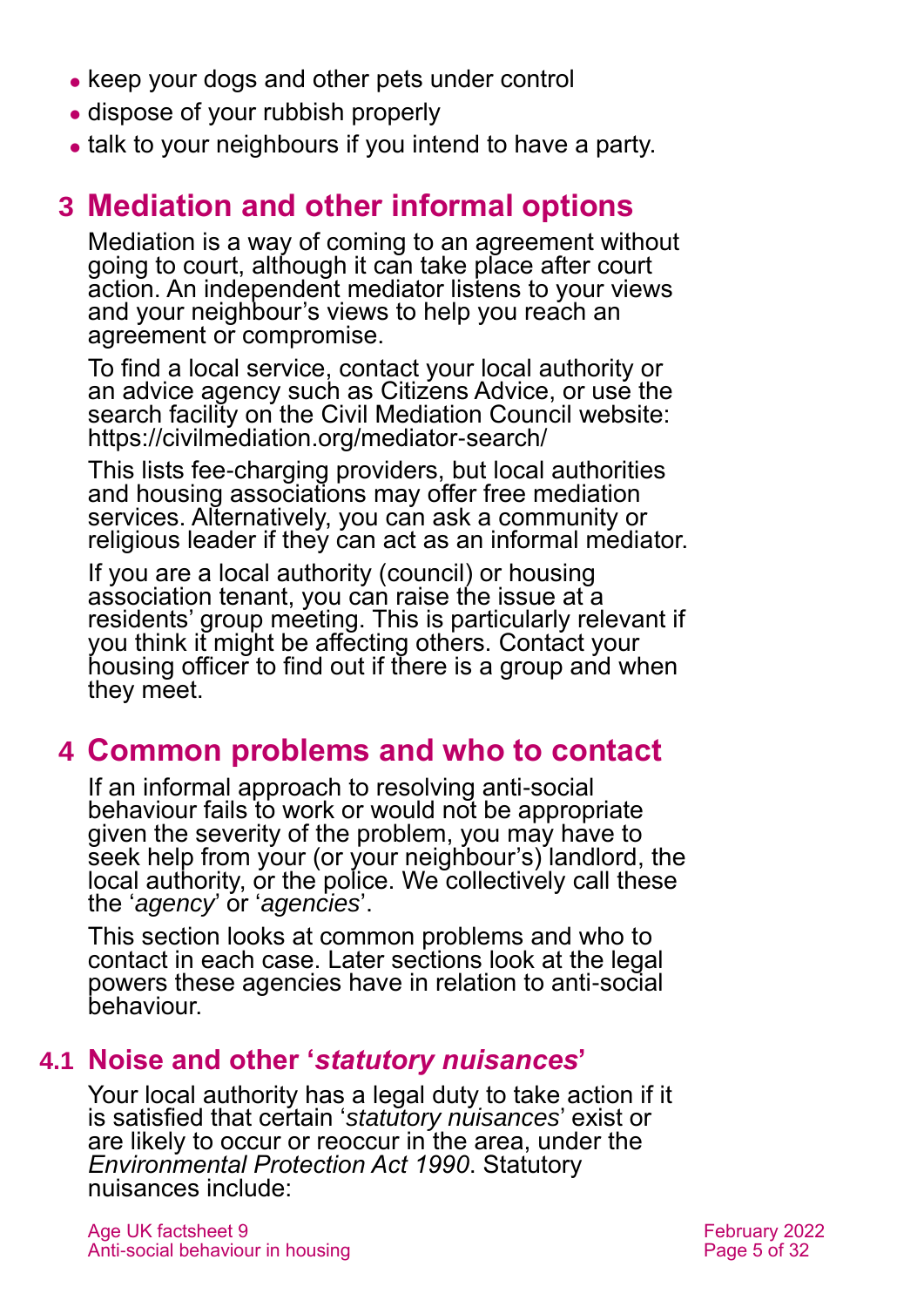- ⚫ noise emitted from premises so as to be prejudicial to health or a nuisance
- ⚫ any premises in such a state as to be prejudicial to health or a nuisance
- ⚫ any accumulation or deposit which is prejudicial to health or a nuisance
- any animal kept in such a place or manner as to be prejudicial to health or a nuisance
- ⚫ artificial light emitted from premises so as to be prejudicial to health or a nuisance.

If you report one of these problems to the local authority, it has a duty to take '*reasonably practicable*' steps to investigate your complaint. It is usually the Environmental Health team that does this.

If the authority is satisfied a statutory nuisance exists or is likely to occur or reoccur, it must serve an '*abatement notice*' on the person responsible (or on the owner of the property in question if the problem is caused by a structural defect). It may try an informal approach first, such as requesting that loud music is turned down.

An abatement notice requires steps to be taken to abate the nuisance or prevent it from occurring or reoccurring. It is a criminal offence to fail to act on a notice without good reason and a person who does this can be prosecuted.

Abatement notices can be served on tenants and owner-occupiers, but if the problem is caused by a structural defect in a local authority property, the authority cannot serve a notice on itself. It may serve an informal notice on its housing department, who may take the necessary steps to abate the nuisance, or it may be possible for you to take private legal action through the courts. This is covered in more detail in [section 11,](#page-19-1) but bear in mind legal action can be complex and costly.

#### **When is noise a statutory nuisance?**

There is no prescribed legal level above which a noise becomes a statutory nuisance. However, in basic terms, the noise must be unreasonable.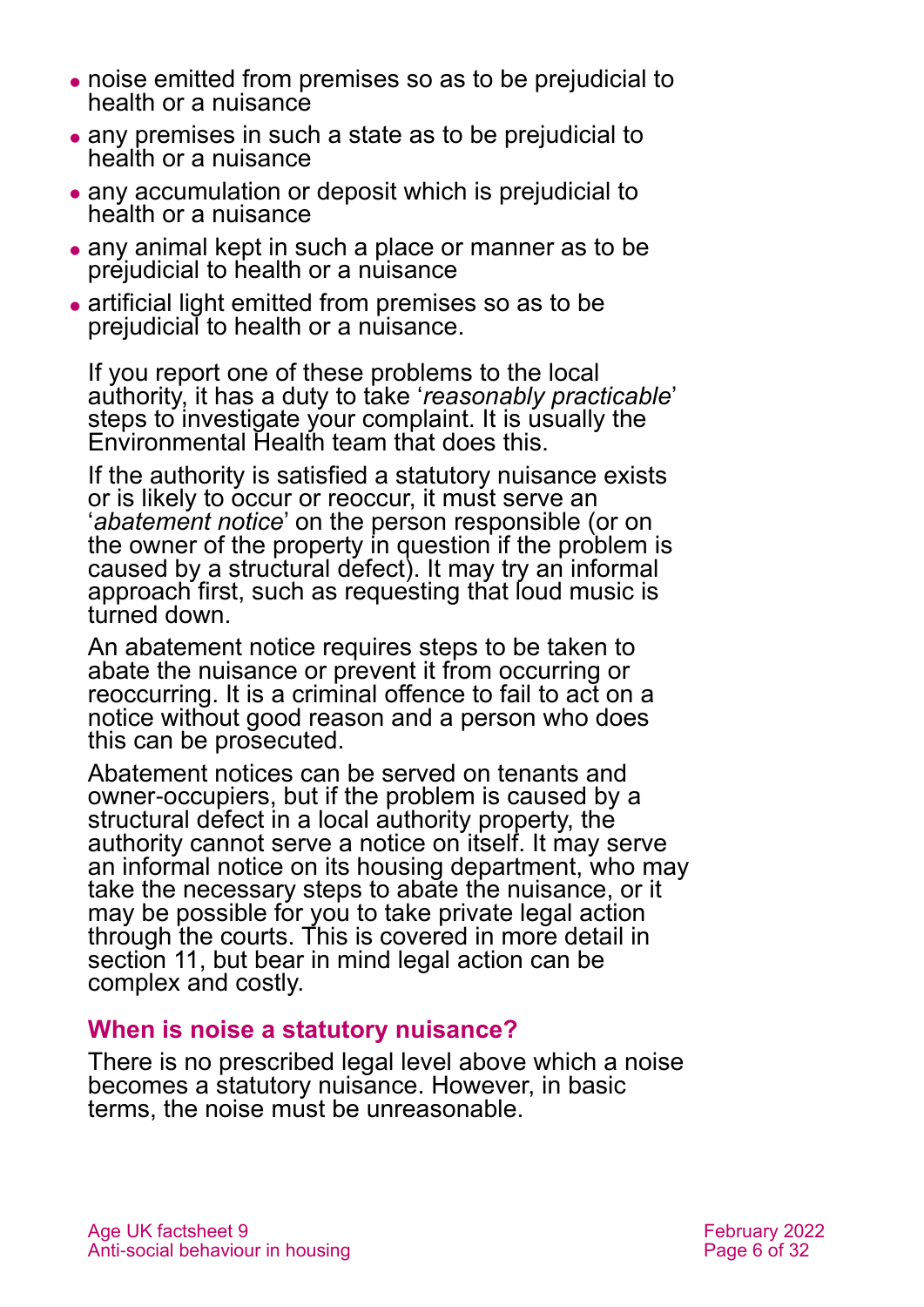A local authority will not take formal action against ordinary domestic noise, such as footsteps, talking, or children playing. They will not require improvements to be made to your property's sound insulation if this is causing ordinary domestic noise to be an issue. This is because the courts have said that poor sound insulation cannot make a property '*prejudicial to health*' under the *Environmental Protection Act 1990*.

If ordinary domestic noise is affecting your health or quality of life, try to explore possible solutions with your neighbours. A degree of compromise may be necessary – most of us have to put up with a certain amount of noise from neighbours. If all else fails, you may wish to explore your housing options.

If your sound insulation is poor, you may wish to consider making improvements. If you rent, speak to your landlord in the first instance. Most tenants are entitled to a home that is '*fit for human habitation*', and a property may be unfit if not reasonably suitable to occupy due to noise. For more information see factsheet 67, *[Home improvements and repairs](https://www.ageuk.org.uk/globalassets/age-uk/documents/factsheets/fs67_home_improvements_and_repairs_fcs.pdf)*.

#### **What other noise-related powers do local authorities have?**

The *Noise Act 1996* gives local authorities powers to deal with residential noise that exceeds a certain permitted level between 11pm and 7am. Some local authorities have 24-hour teams who deal with noise complaints. Alternatively, the police may respond.

Local authorities also have powers to deal with noise from building sites and entertainment venues such as pubs and clubs. Speak to your local authority if you want to know more.

### **4.2 Other common problems**

#### **Trees**

If your neighbour's tree hangs over your property, you can ask them to trim it back. If this is not done, you have the right to trim the tree back to the boundary line, but you must offer the trimmings back to your neighbour.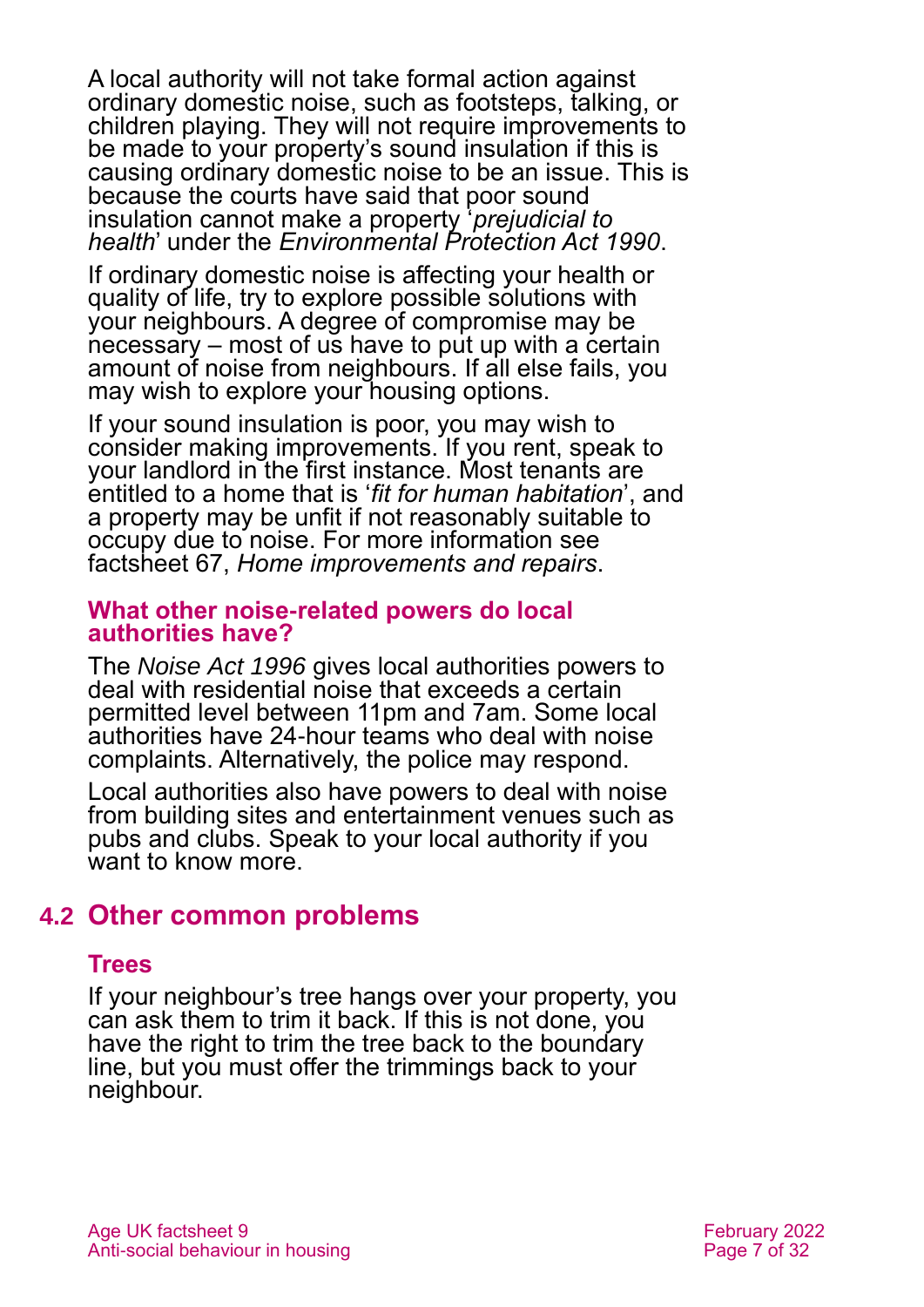Check with the local authority to see if the tree is subject to a tree preservation order before you start cutting. If it is, you could be fined for doing so. Trees in conservation areas are automatically protected.

Local authorities have powers to deal with trees on private property that are in a dangerous condition. If you are concerned about the condition of a tree, contact your local authority (usually the Environmental Health team).

#### **Hedges**

You should not attempt to reduce the height of a neighbour's hedge without seeking advice. Talk through the problem with your neighbour if you can or try mediation.

A government leaflet, *[Over the garden hedge](https://www.gov.uk/government/publications/over-the-garden-hedge)*, has information on how to approach a neighbour about a problem hedge. Another leaflet, *[High hedges:](https://www.gov.uk/government/publications/high-hedges-complaining-to-the-council)  [complaining to the council](https://www.gov.uk/government/publications/high-hedges-complaining-to-the-council)*, explains when the local authority can get involved and what action they can take if they agree a hedge is a nuisance. The local authority may charge you for this service.

#### **Parking spaces**

If you live on a publicly maintained road, you do not have any rights to the section of road or pavement outside your property, unless there are local parking restrictions giving a right to a particular space. This means you do not have an exclusive right to park outside your property or prevent anyone else from doing so.

If someone else's car blocks access to and from your property, there are a number of steps you can take. The local authority and the police have general powers to remove illegally parked vehicles or those that are abandoned or causing an obstruction.

#### **Shared amenities**

Responsibilities for the maintenance and repair of shared amenities such as drains, pipes, drives or the roof of a block of flats are usually outlined in the property's legal documents.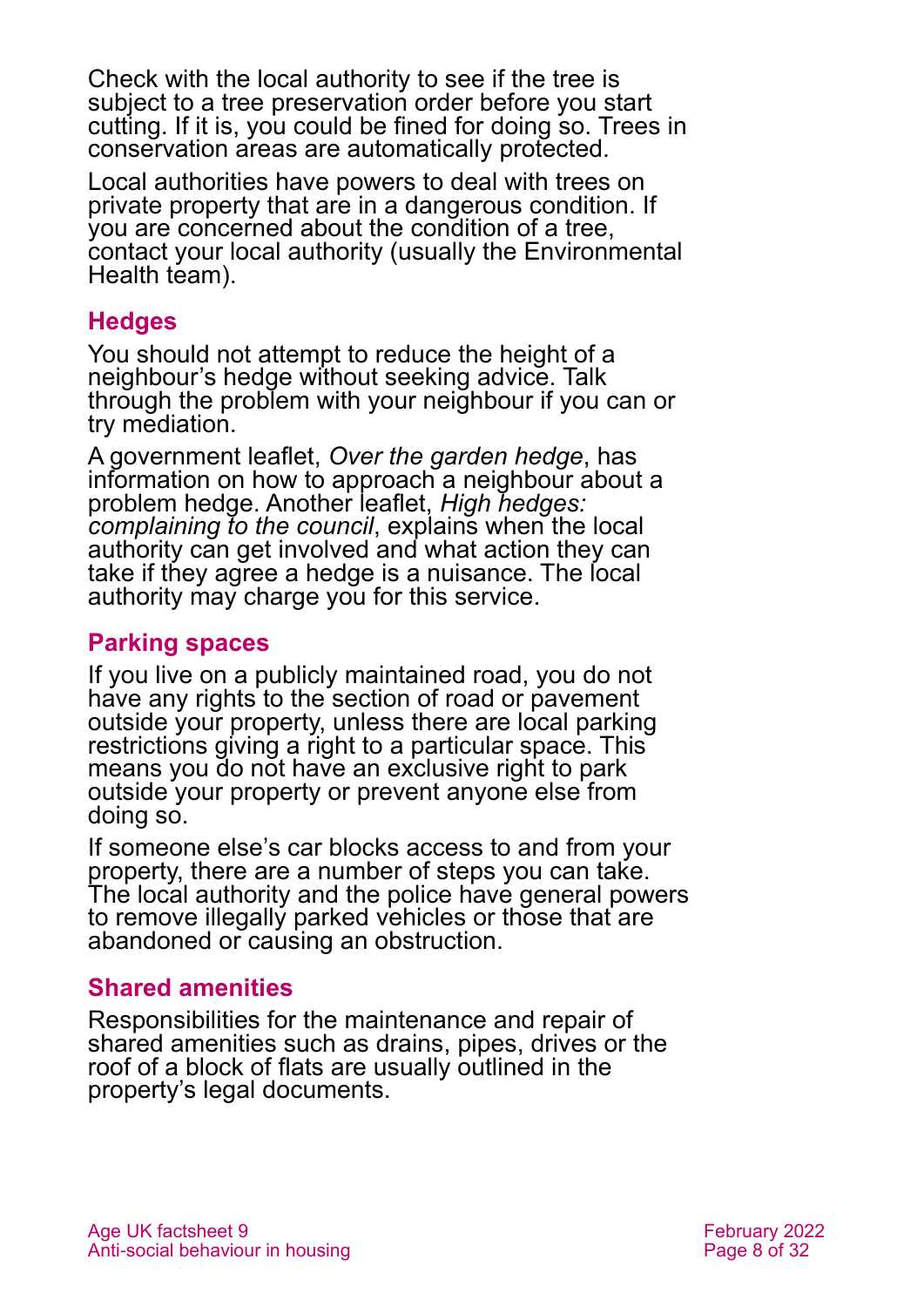If a shared amenity needs repairing, try to find out who is responsible for it. The legal documents may not provide clear answers. If so, it is generally best to speak to your neighbours to agree a course of action and make arrangements for sharing costs.

You probably need a surveyor's report on the part of the property needing repairs and estimates from a builder. Consult and get the consent of other parties at every stage before costs are incurred.

#### **Planning permission**

If you are concerned about proposed building works in your area or a building's change of use, contact the local authority planning team to make an objection. Check whether permission has been granted and, if so, whether terms and conditions have been complied with.

If you need advice on a boundary dispute or party wall issue, contact the Royal Institution of Chartered Surveyors. They run a helpline scheme, connecting you to one of their member firms for a free 30-minute consultation. In England, Planning Aid England provides free email advice on all aspects of the planning system, including how to comment on planning proposals. There is a similar organisation covering Wales.

### **4.3 Neighbourhood wardens**

You may be able to report anti-social behaviour to a neighbourhood warden if there is a Neighbourhood Warden Scheme where you live.

Wardens provide a uniformed, semi-official presence in residential areas and have a duty to promote community safety, environmental improvements and housing management. They can investigate a complaint about anti-social behaviour and, if necessary, refer the matter to the police. Not all local authority areas have a scheme. Ask your local authority or local police whether there is one in your area.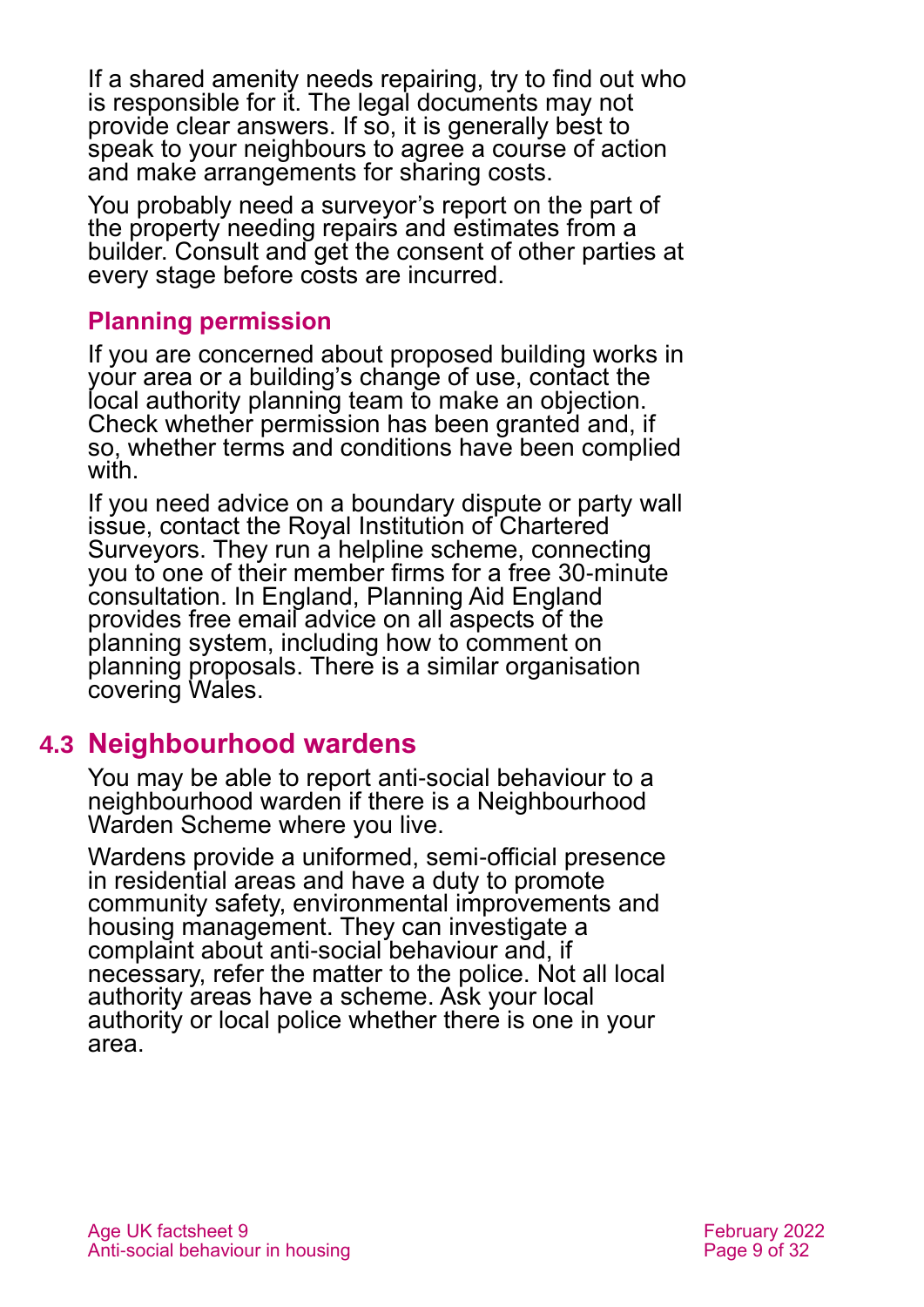# <span id="page-9-0"></span>**5 What the police can do**

In certain circumstances, it may be appropriate to contact the police about anti-social behaviour. They are responsible for dealing with anti-social behaviour that constitutes a criminal offence, for example vandalism, graffiti, or harassment. They have a range of additional powers under the *[Anti-social Behaviour,](https://www.legislation.gov.uk/ukpga/2014/12/contents)  [Crime and Policing Act 2014](https://www.legislation.gov.uk/ukpga/2014/12/contents)*.

#### **Community Protection Notices (CPNs)**

These are legal notices that require a person or body behaving in an anti-social manner ('*the perpetrator*') to change their behaviour. They can only be issued to a person aged 16 or over and only if all the following conditions are met:

- the perpetrator has been given a written warning about their behaviour and enough time to make the necessary changes
- ⚫ the police are satisfied on reasonable grounds that the behaviour is having a detrimental effect, of a persistent or continuing nature, on the quality of life of people in the area
- ⚫ the police are satisfied on reasonable grounds that the behaviour is unreasonable.

A perpetrator who fails to comply with a CPN commits an offence.

#### **Injunctions**

The police can apply for an injunction to be made against someone who has behaved in an anti-social manner ('*the perpetrator*'). This is a court order prohibiting them from doing something or compelling them to do something.

A court may issue an injunction against a perpetrator aged 10 or over if two conditions are met. The court must:

- be satisfied, on the balance of probabilities, that they have engaged or threatened to engage in anti-social behaviour
- ⚫ consider it just and convenient to grant the injunction for the purpose of preventing the behaviour.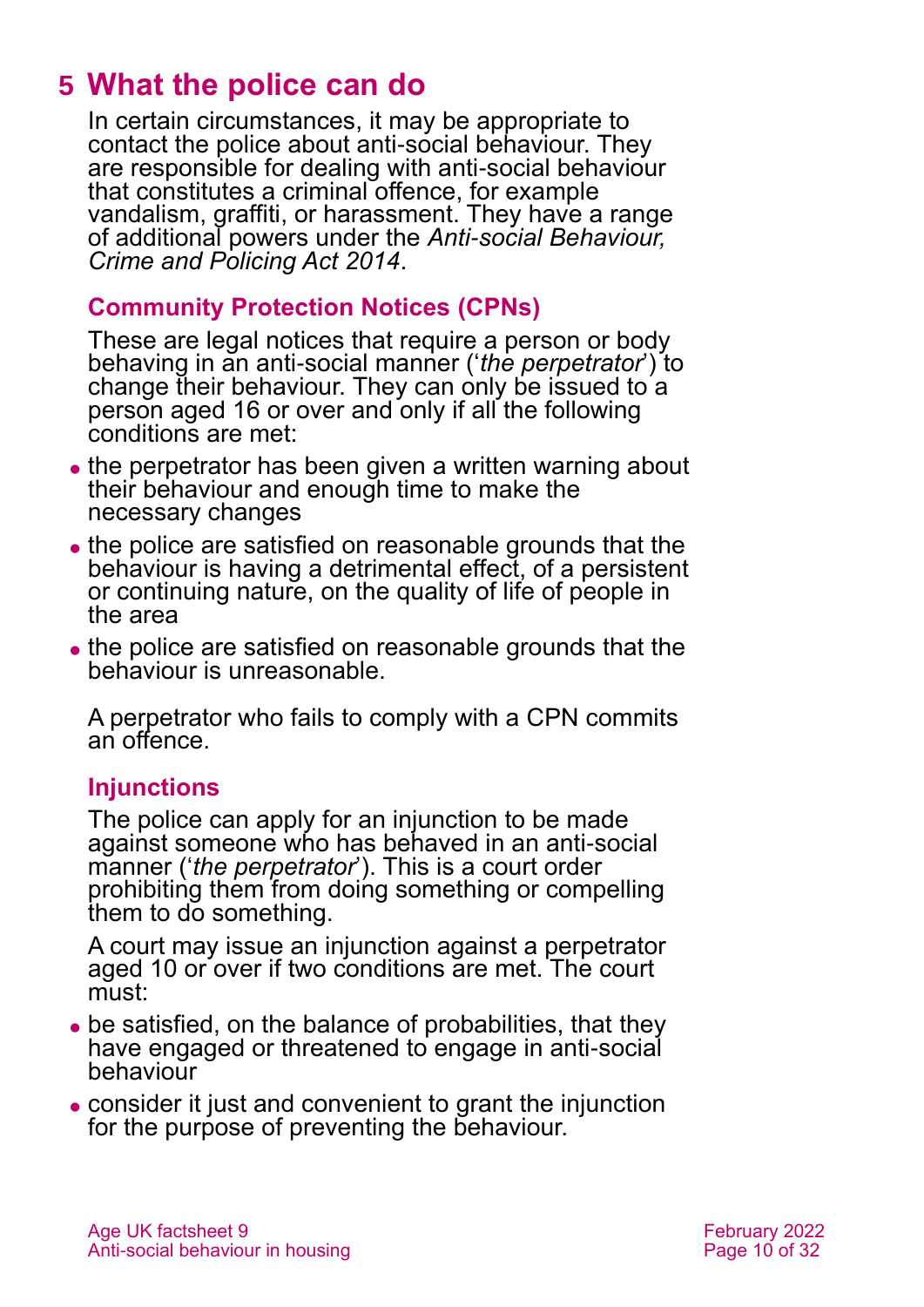If the court decides anti-social behaviour has involved violence or threats of violence or the perpetrator presents a significant risk of harm to others, a power of arrest can be attached to a condition of the injunction. Harm includes '*serious ill-treatment or abuse, whether physical or not*'.

If a power of arrest is attached and a police officer has reasonable cause to suspect a relevant condition has been breached, the perpetrator can be arrested without a warrant. Whether a power of arrest has been attached or not, the police can apply for a warrant for the perpetrator's arrest if they think any of the injunction's provisions have been breached.

In certain circumstances, the court has the power to grant an injunction excluding an adult from their home. It can do so if the application was made by the police force responsible for the area where the property is.

#### **Criminal behaviour orders**

Criminal courts have the power to make a criminal behaviour order (CBO) when sentencing someone or discharging them conditionally. The CBO is made in addition to the sentence or conditional discharge order. The police can ask the prosecution to apply for a CBO. The court can make a CBO if two conditions are met. They must:

- be satisfied, beyond reasonable doubt, that the offender has engaged in behaviour that caused or was likely to cause harassment, alarm, or distress to any person
- consider that making the order will help in preventing the offender from engaging in such behaviour.

There does not have to be a direct link between the incident(s) that led to the person being brought before the court and the anti-social behaviour the order aims to prevent.

Breach of a CBO is a criminal offence. If you have a secure or assured tenancy, you can be evicted if someone living in or visiting your property breaches the terms of their CBO. See [section 12](#page-19-0) for more information on evictions.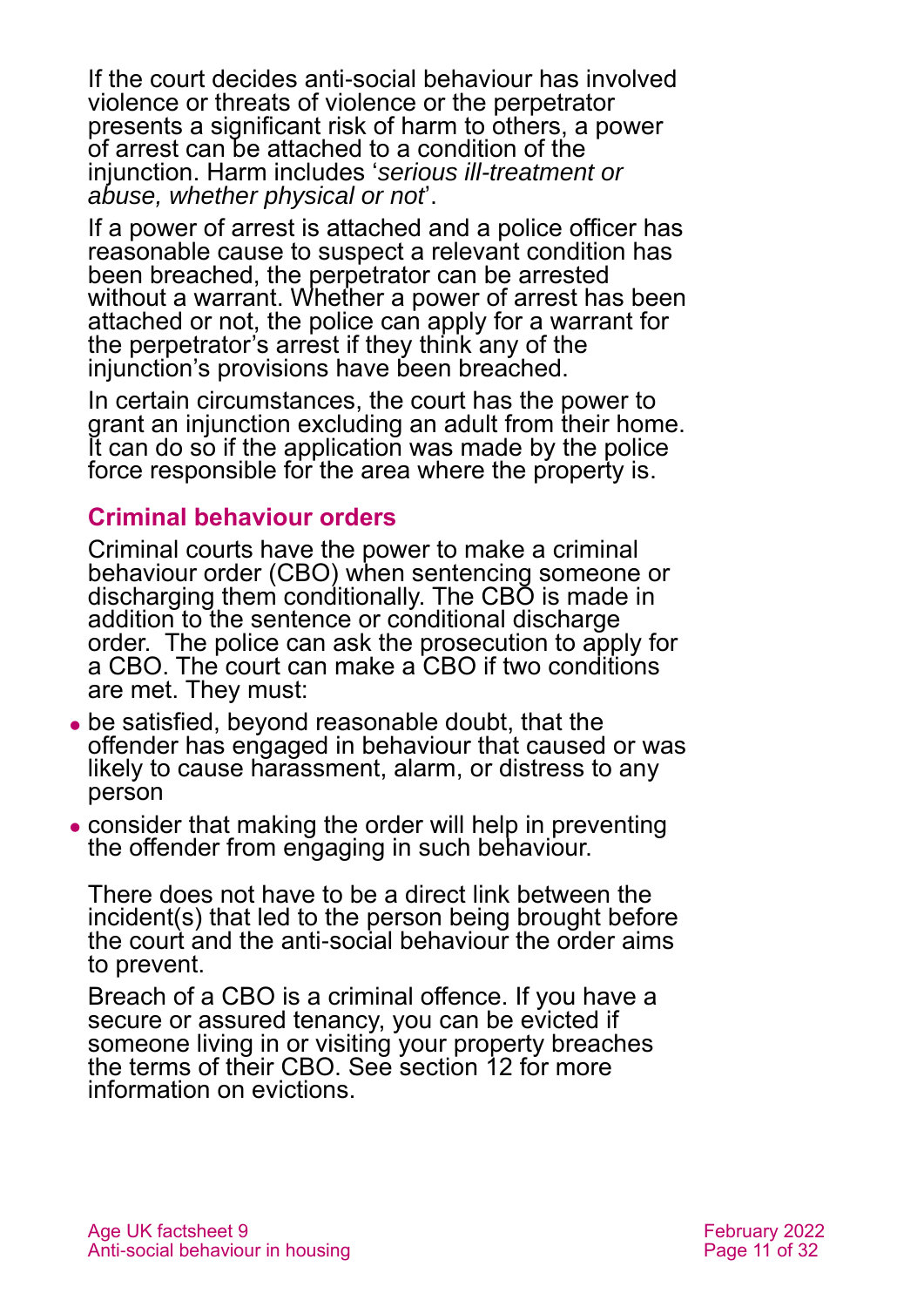#### **Dispersal powers and closure notices**

The police can direct people to leave an area for up to 48 hours if they are behaving in a way which has caused, or is likely to cause, harassment, alarm, or distress. They can close premises if they believe this is necessary to prevent nuisance or disorder from continuing, recurring, or occurring. They do this by issuing a closure notice, which can last for up to 48 hours.

When a closure notice is issued, an application must be made to a magistrates' court for a closure order. Unless the closure notice is cancelled, the court must hear the application within 48 hours and can make an order prohibiting access to the premises or part of the premises for up to three months.

### **5.1 Police Community Support Officers (PCSOs)**

PCSOs are employed by the police and focus on lower-level crime, disorder, and anti-social behaviour. They are uniformed and spend most of their time on patrol in communities. Approach them if you have questions or concerns about anti-social behaviour. They have a range of powers, for example they can issue fixed-penalty tickets and confiscate alcohol consumed in public places.

### <span id="page-11-0"></span>**6 What landlords can do**

<span id="page-11-1"></span>All landlords can take action against anti-social behaviour but social landlords, such as local authorities and housing associations, are more likely to act and have more powers. Social landlords can apply for injunctions, although non-local authority landlords, such as housing associations, can only apply if the behaviour directly or indirectly relates to, or affects the management of, their housing.

If an injunction is made, the landlord can apply for a warrant for the perpetrator's arrest if they think a provision has been breached. The court has the power to grant an injunction excluding an adult perpetrator from their home if it is made on the application of a local authority or the social landlord that manages that property. Only a local authority landlord can ask the prosecution to apply for a CBO in criminal proceedings.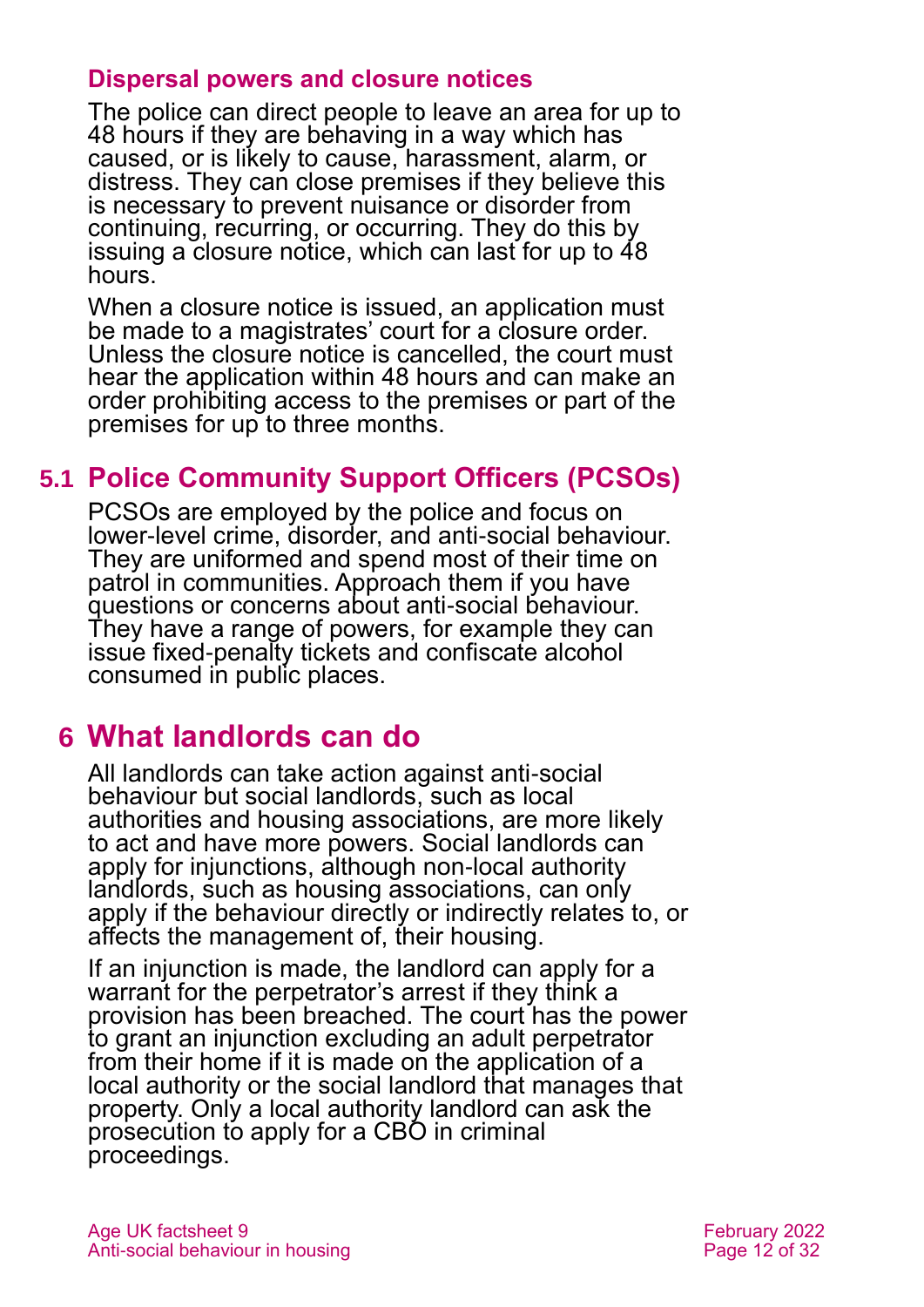In any case, it is for the landlord to decide how best to use its powers and what action to take. If you are a social tenant, ask your housing officer for help with housing-related anti-social behaviour. If you are not a social tenant but the perpetrator is, you can contact their housing officer, tell them about the problems you are experiencing and ask for their help.

A housing officer should investigate the alleged antisocial behaviour before deciding on appropriate action. This may involve contacting the person you have complained about. If the alleged perpetrator is vulnerable, for example because of a mental health problem, the housing officer may involve other agencies such as social services.

All social landlords must publish policies and procedures for dealing with anti-social behaviour under the *[Anti-social Behaviour Act 2003](https://www.legislation.gov.uk/ukpga/2003/38/contents)*. You can inspect a copy of these at reasonable times of day and request a copy for a reasonable fee. You can request a summary free of charge.

If the person causing you problems is a private tenant and you know who their landlord or the letting agent managing the property is, contact them to let them know about the anti-social behaviour. If you are a social tenant, ask your housing officer for help. Social landlords can apply for injunctions against any perpetrator, not just their own tenants.

Private landlords have the power to evict tenants behaving anti-socially if other steps do not resolve the problem. They cannot apply for an injunction, but they can involve the local authority or the police.

#### <span id="page-12-0"></span>**6.1 Moving to alternative accommodation**

You may want to move to alternative accommodation rather than try to resolve the problem, particularly if you are at risk of violence or are afraid of retaliation.

If you are a social tenant, your landlord may agree to re-house you in another property. This only happens in the most serious cases. Check your landlord's antisocial behaviour policies and procedures to see the circumstances when a transfer would be considered.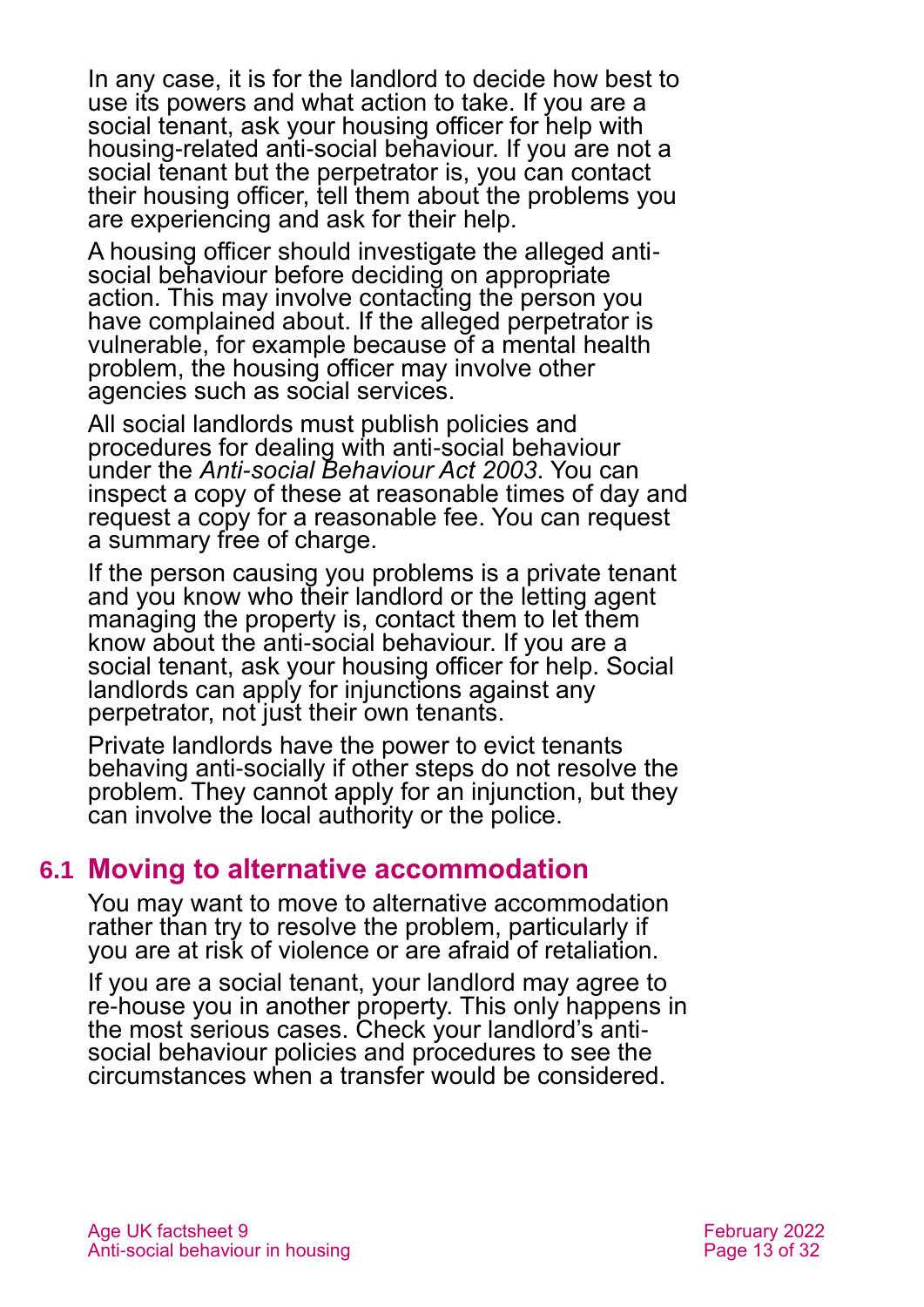Regardless of your tenure, it may be possible to join your local authority housing waiting list if you want to move. Alternatively, you can make a homelessness application if it is no longer reasonable for you to occupy your property. See [section 7](#page-14-0) for more information.

If you are offered alternative accommodation, check what type of tenancy you would have and whether this comes with the same security and rights. See factsheet 68, *[Preventing evictions](https://www.ageuk.org.uk/globalassets/age-uk/documents/factsheets/fs68_tenancy_rights_security_of_tenure_fcs.pdf)*, for more information.

#### **Mutual exchange**

Social tenants can swap homes with other social tenants under '*mutual exchange*' schemes. However, it can take a long time to arrange a suitable swap.

You might get a new tenancy when you carry out a mutual exchange, so check before you swap. Make sure you are happy with the new security of tenure and other rights. For more information, see [factsheet](https://www.ageuk.org.uk/globalassets/age-uk/documents/factsheets/fs8_council_and_housing_association_housing_fcs.pdf)  8, *[Council and housing association housing.](https://www.ageuk.org.uk/globalassets/age-uk/documents/factsheets/fs8_council_and_housing_association_housing_fcs.pdf)*

#### **Private tenants**

It is extremely unlikely that a private landlord will rehouse you if you are subject to anti-social behaviour. However, private tenancies tend to be granted for short periods of time with limited security of tenure. This gives you more flexibility if you experience antisocial behaviour, as you should be able to move quickly and without needing to consider your security.

If your tenancy is within a fixed term, check whether the agreement contains a break clause allowing you to leave early.

If not, ask your landlord if they agree to you '*surrendering*' the tenancy. If they refuse, you may be liable to pay rent for the duration of the fixed term, even if you leave the property.

See factsheet 63, *[Finding private rented](https://www.ageuk.org.uk/globalassets/age-uk/documents/factsheets/fs63_finding_private_rented_accommodation_fcs.pdf)  [accommodation](https://www.ageuk.org.uk/globalassets/age-uk/documents/factsheets/fs63_finding_private_rented_accommodation_fcs.pdf)* for more information.

**Note:** some older private tenancies have much stronger rights and should not be given up without very careful consideration.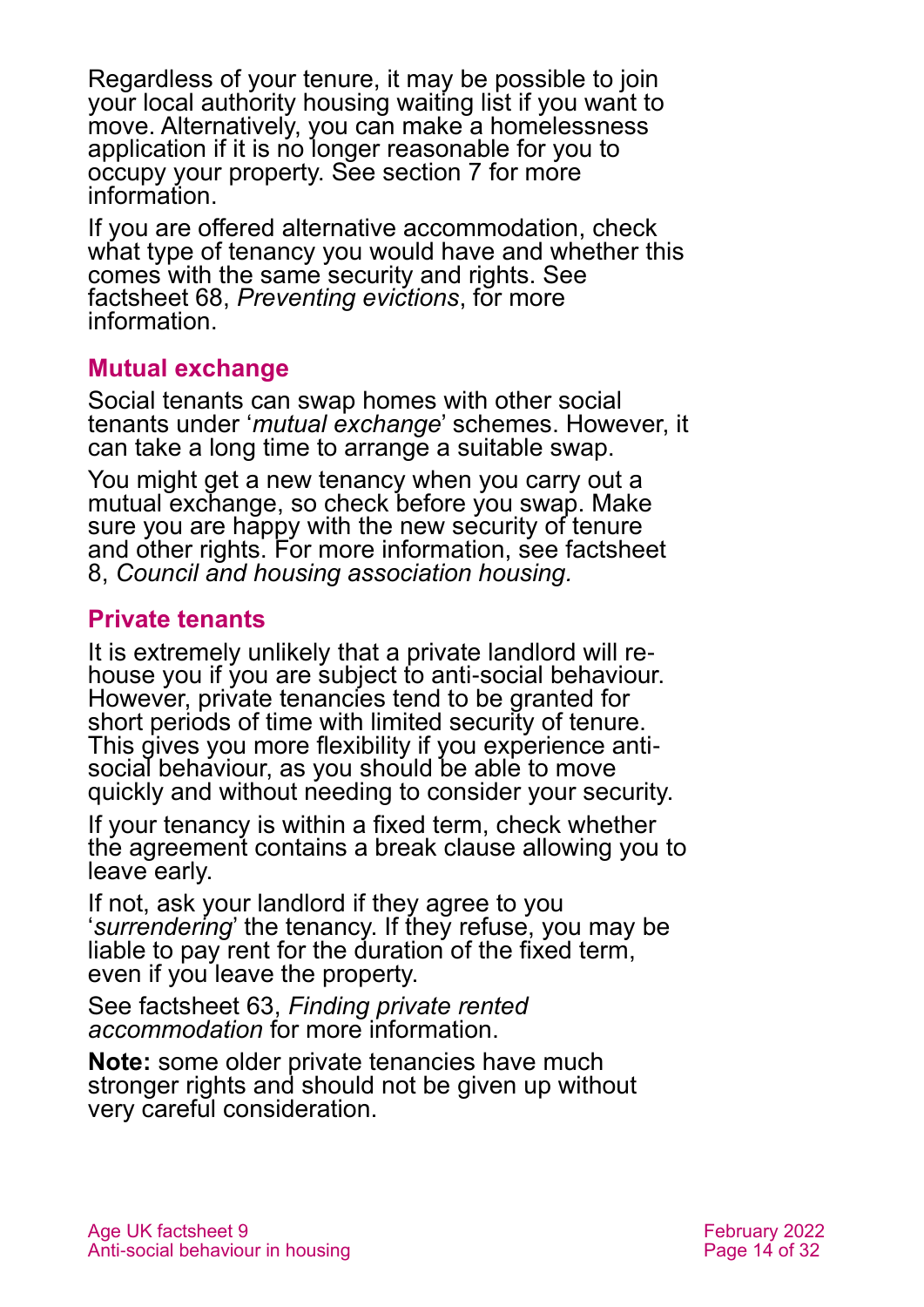# <span id="page-14-0"></span>**7 What a local authority can do**

Your local authority may be able to help even if it is not your landlord or the perpetrator's landlord. It can issue a Community Protection Notice, apply for an injunction against the perpetrator, or request a CBO if they are in court on a criminal charge. It has a range of powers and duties in relation to specific anti-social behaviour issues as in [section 4.](#page-4-1)

#### **Allocations**

The local authority is responsible for '*allocating*' social housing in your area. This means selecting someone to be a council tenant or nominating them to be the tenant of accommodation owned by another social landlord. In most areas, there is high demand for social housing and a waiting list of people wanting an allocation (the '*housing register*').

The local authority must have a policy on who can join its housing register and how applications are prioritised, known as its '*allocation scheme*'. It must publish a summary of the scheme and, if requested, provide you with a free copy. Read through this carefully and give the authority as much information as possible to evidence why you meet the criteria to join.

#### **Reasonable preference**

Authorities must ensure that '*reasonable preference*' on the register is given to certain groups of people. This includes people who are homeless, people living in '*unsatisfactory housing conditions*', and people who need to move on medical or welfare grounds.

You may be able to argue your property is unsatisfactory because of anti-social behaviour, or that you need to move as it is affecting your health and wellbeing. See below for more information on homelessness.

Authorities can set policies giving '*additional preference*' to people in the reasonable preference groups who have urgent housing needs. Government guidance says this can include people needing to escape serious anti-social behaviour or domestic violence. Note, in some areas the demand for social housing is so high that you may not be re-housed quickly, or at all, unless your case is particularly serious.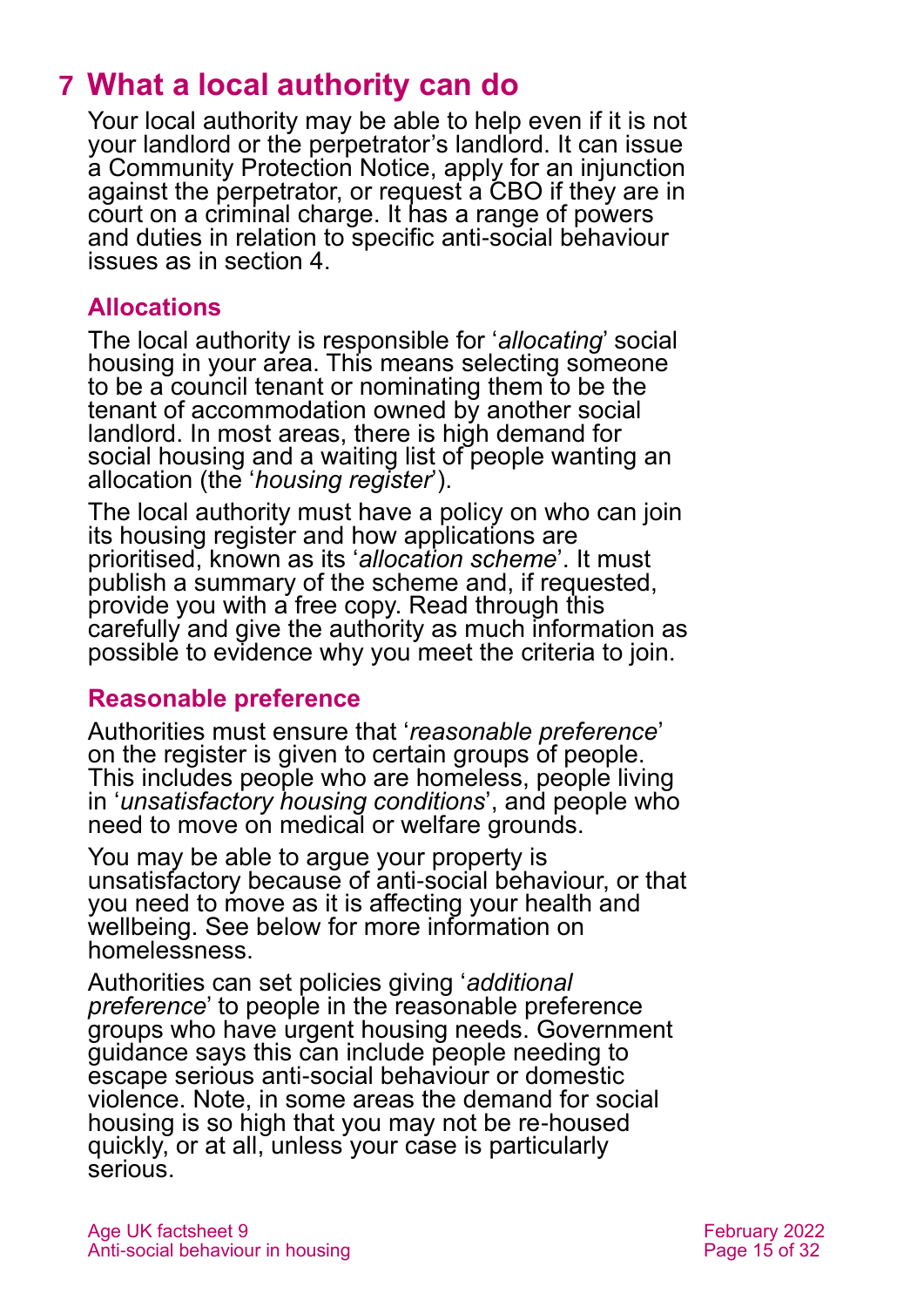Local authorities in England can set policies disqualifying individuals (for example people not living locally) from their registers, but they must ensure reasonable preference is still given to the groups mentioned above. They should have a policy on dealing with exceptional cases.

Seek advice if your application is refused but you think you should be given reasonable preference, or if the authority will not consider making an exception for you.

For more information, [see factsheet 8,](https://www.ageuk.org.uk/globalassets/age-uk/documents/factsheets/fs8_council_and_housing_association_housing_fcs.pdf) *Council and [housing association housing](https://www.ageuk.org.uk/globalassets/age-uk/documents/factsheets/fs8_council_and_housing_association_housing_fcs.pdf)*.

#### **Homelessness**

You can be treated as being homeless if it is not reasonable for you to remain in your property. It is not reasonable for you to remain if it is probable this would lead to you or a member of your household experiencing violence or domestic abuse.

Violence includes threats of violence likely to be carried out. Domestic abuse has an even broader meaning and includes psychological, physical, sexual, financial, or emotional abuse, as well as coercive control.

Being treated as homeless gives you reasonable preference on the housing register, but it is also possible to make a homelessness application to a local authority. Do not leave a property or terminate a tenancy without getting advice, as you may be considered '*intentionally homeless*'.

Local authorities can and do re-house homeless households in private rented accommodation, so you may be giving up security of tenure. For more information, [see factsheet 89,](https://www.ageuk.org.uk/globalassets/age-uk/documents/factsheets/fs89_homelessness_fcs.pdf) *Homelessness*. In Wales, see Age Cymru factsheet 89w, *[Dealing with](https://www.ageuk.org.uk/globalassets/age-cymru/documents/information-guides-and-factsheets/fs89w.pdf)  [homelessness in Wales](https://www.ageuk.org.uk/globalassets/age-cymru/documents/information-guides-and-factsheets/fs89w.pdf)*.

### <span id="page-15-0"></span>**8 The Community Trigger**

If you have reported anti-social behaviour and are not getting any respite, you may be able to use the '*Community Trigger*'. This entitles you to a multiagency review of your case if a certain threshold is met. In some areas, it is known as an '*ASB Case Review*'.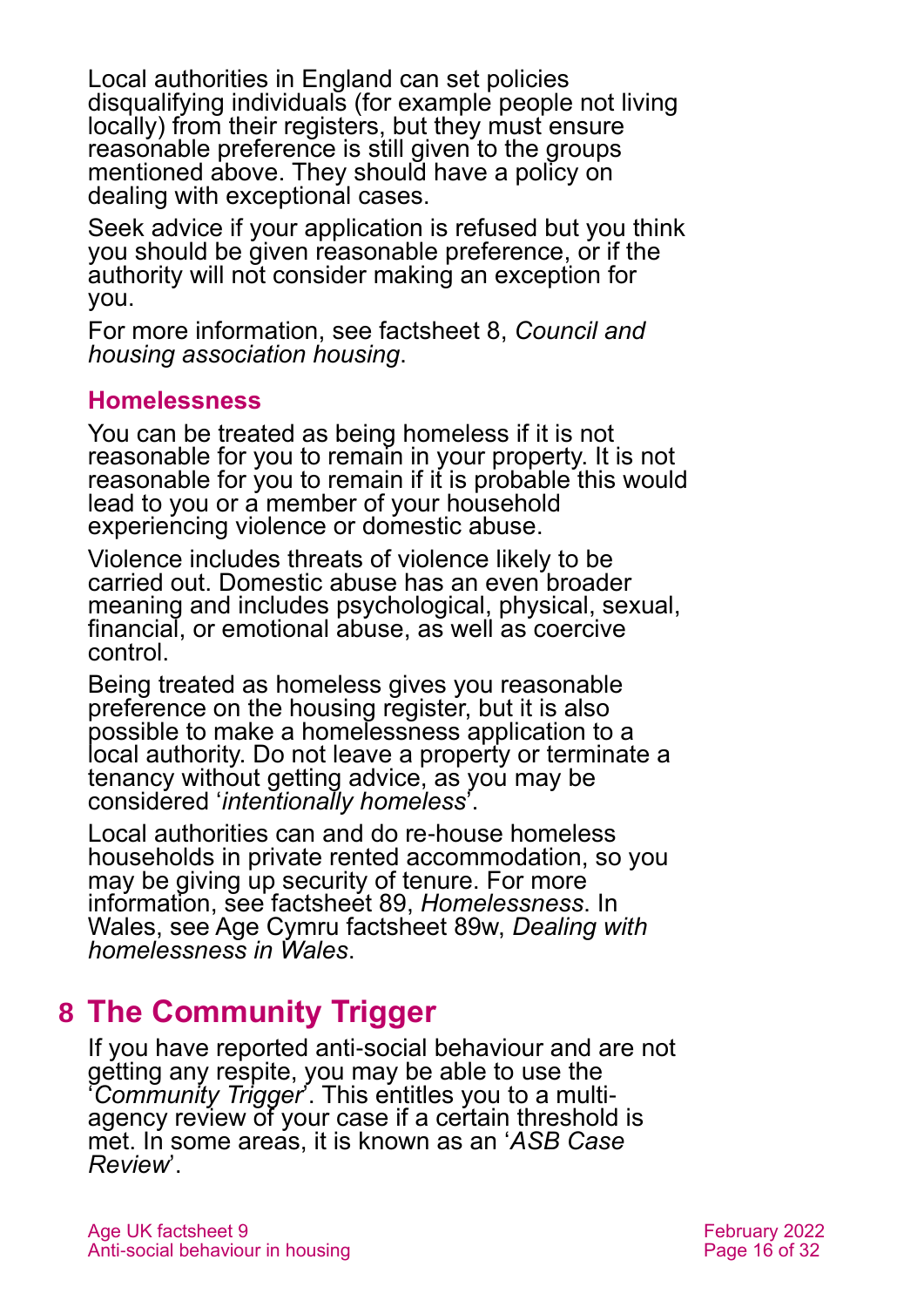The agencies involved in the review are the local authority, local social landlords, the police and local Clinical Commissioning Groups (**England**) or Local Health Boards (**Wales**). They must publish policies setting out how a case review is conducted and specify the point of contact for making applications. The charity [ASB Help](https://asbhelp.co.uk/) has an online directory with contact points for each local authority.

The review threshold is determined locally but must be set at no greater than three reports about a particular problem in a six-month period. It is not necessary for you to have made every report yourself. A report should be made within one month of the date on which the behaviour is alleged to have occurred and the review should take place within six months of the report, but local policies may allow longer time limits.

Agencies can consider how a particular report was handled when deciding if the review threshold is met, but the Community Trigger is not designed to be a complaints procedure. The aim is to find a solution to the anti-social behaviour, not to investigate whether an agency was at fault.

Agencies share information about the case and may require other bodies to provide information. They can make recommendations about what action should be taken.

### <span id="page-16-0"></span>**9 Complaints**

If you want to complain about how an agency has handled a report of anti-social behaviour, the procedure depends on the agency in question.

#### **Complaints about social landlords**

Social landlords must have a clear procedure for dealing with complaints. If you are dissatisfied with a social landlord's response to your complaint, ask your MP, local councillor, or tenant panel (a '*designated person*') to intervene. They can help you to resolve the dispute or refer the complaint to the [Housing](https://www.housing-ombudsman.org.uk/)  [Ombudsman](https://www.housing-ombudsman.org.uk/) in **England**, or the [Public Services](https://www.ombudsman.wales/)  [Ombudsman](https://www.ombudsman.wales/) for **Wales**.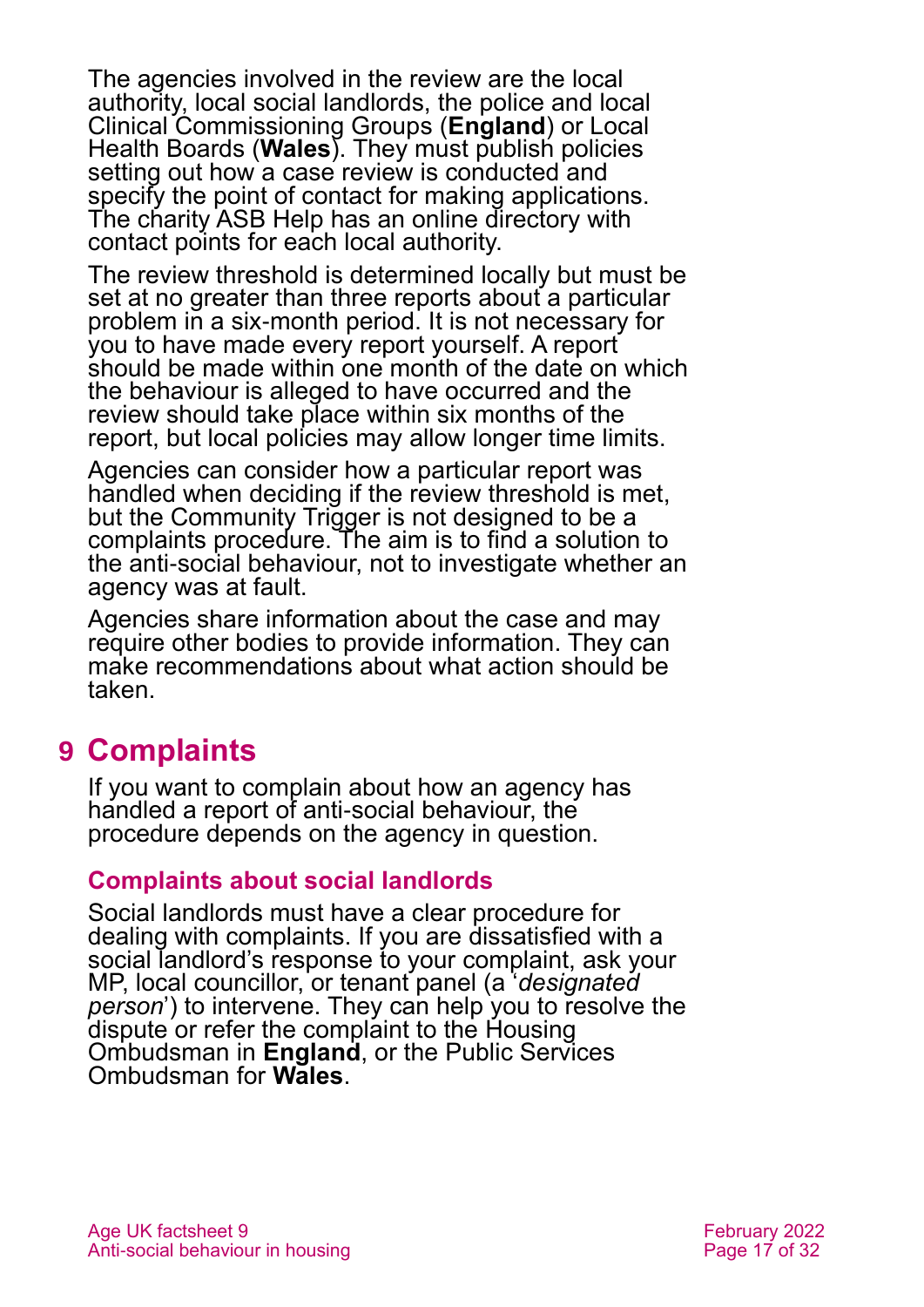If they refuse to do either, get this in writing and contact the relevant Ombudsman directly. Alternatively, you can wait eight weeks from the date on the landlord's final decision letter and go straight to the Ombudsman without first contacting a designated person.

#### **Complaints about local authorities**

If you are unhappy with how a local authority has handled your case, you can make a formal complaint. Ask the authority about its complaints procedure.

If you are dissatisfied with their response, you can escalate your complaint to the [Local Government and](http://www.lgo.org.uk/)  [Social Care Ombudsman](http://www.lgo.org.uk/) in **England**, or the [Public](http://www.ombudsman-wales.org.uk/)  [Services Ombudsman](http://www.ombudsman-wales.org.uk/) for **Wales**. Your complaint does not need to be referred by a designated person.

You must give the authority a reasonable amount of time to deal with your complaint before escalating it. Generally, you must complete the complaints procedure, which may have several stages. If you have not received a '*final viewpoint*' letter after 12 weeks, you can go straight to the relevant Ombudsman.

If the Ombudsman finds the authority was at fault, it may make recommendations about what it should do. For example, it may recommend the authority reviews its policies and procedures or awards compensation. The Ombudsman cannot tell the authority to move your neighbour or start legal proceedings against them.

If you think an authority has acted unlawfully by deciding not to take up your complaint, you can apply for a judicial review. However, courts usually intervene only in exceptional cases. Take advice if considering this course of action as legal costs are potentially significant.

In **England**, if you want to complain about how a local authority has acted as a landlord, you must complain to the Housing Ombudsman following the procedure set out in the section on complaints about social landlords above.

The Housing Ombudsman can conduct joint investigations with the Local Government and Social Care Ombudsman in certain circumstances.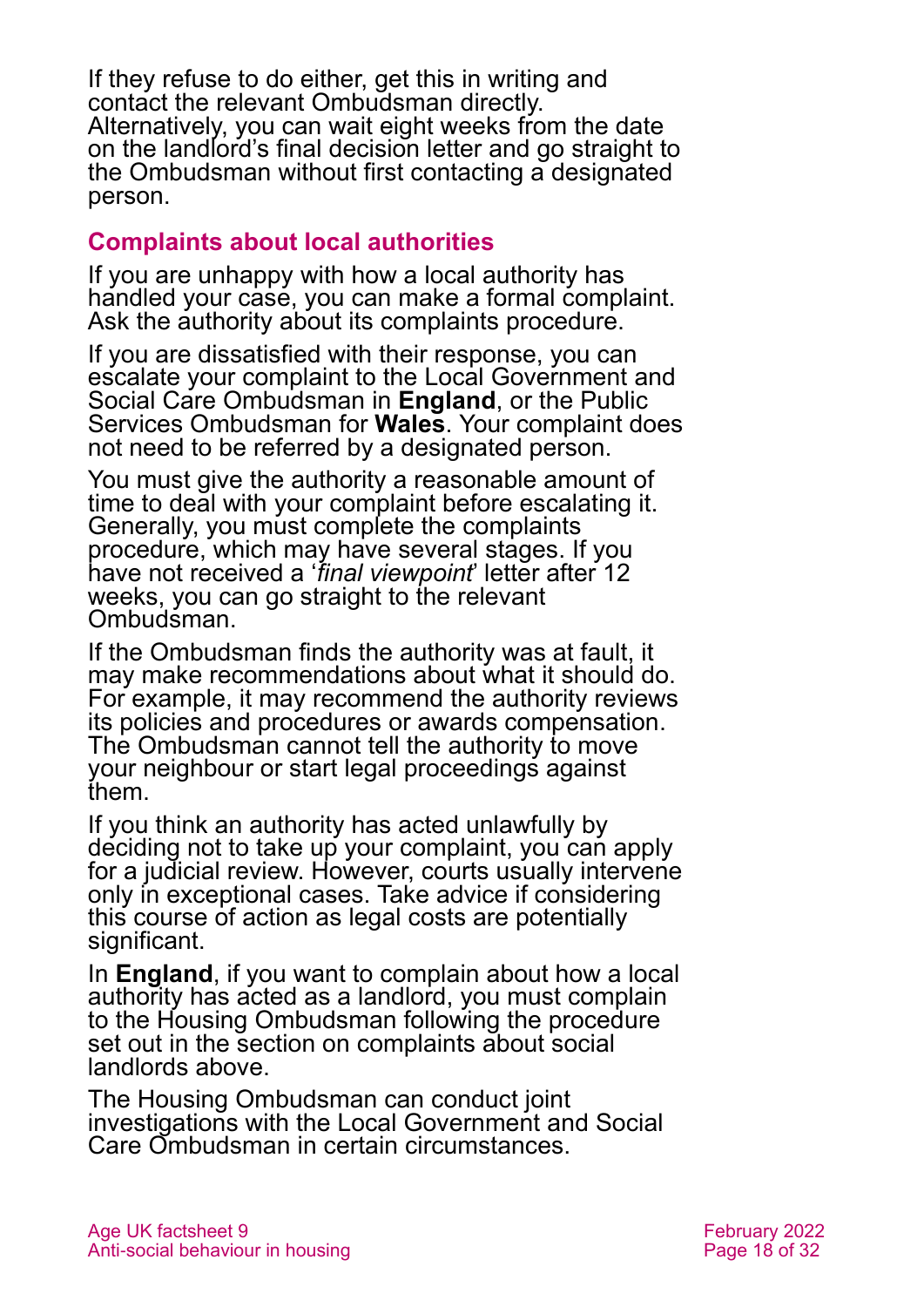#### **Complaints about the police**

You can complain if you experience or witness inappropriate behaviour from a police officer or member of police staff, or have been adversely affected by the conduct of a police officer or member of police staff.

Contact the relevant police force as soon as possible. The police can decide not to deal with a complaint received more than 12 months after the incident in question. If your complaint is outside this timeframe, give reasons for the delay.

Police forces are expected to take all complaints seriously, to listen to you, and to act in a fair and balanced way to seek to put things right.

Within 15 working days, the police should tell you whether they have '*recorded*' your complaint. If your complaint is recorded, the police decide whether to deal with it locally or involve the [Independent Office for](https://www.policeconduct.gov.uk/complaints-and-appeals/make-complaint)  [Police Conduct \(IOPC\).](https://www.policeconduct.gov.uk/complaints-and-appeals/make-complaint)

Some serious complaints must be referred to the IOPC. You can appeal to the IPCC about decisions taken at a local level, including a decision not to record your complaint. The IOPC has a guide to the police complaints system, available on its website.

### <span id="page-18-0"></span>**10 Harassment**

Harassment is prohibited under the *Protection from Harassment Act 1997*. It is not defined in the Act, except that it can involve causing another person alarm or distress. Under the Act, you can take your own civil action in cases of harassment. You can apply to the court for an injunction against the person or people responsible.

Harassment can be verbal abuse, threats, vandalism specifically directed against you, racial harassment, or homophobic harassment. The perpetrator must have done this at least twice (although not necessarily to you each time) and must have known, or ought to have known, their behaviour amounted to harassment.

If you are being harassed, report each incident to the police as it occurs to build up evidence. If you or the perpetrator are living in rented housing contact your landlord and/or their landlord, as described in [section](#page-11-1)  [6.](#page-11-1)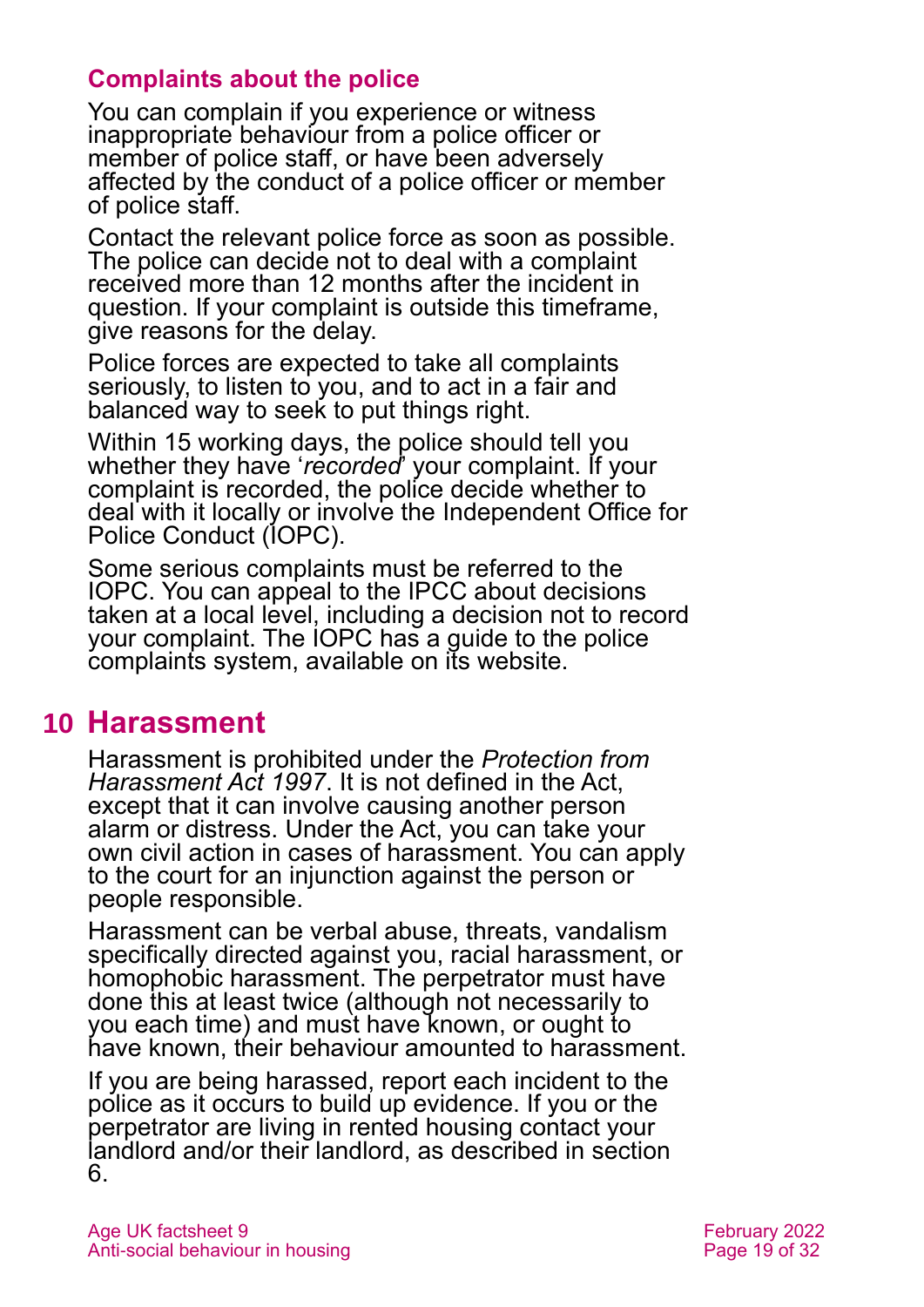If you are a local authority or housing association tenant, your landlord may be able to assist you with moving if this is what you want and would resolve the problem. [Section 6.1](#page-12-0) has information about how your landlord can help you to move. [Section 7](#page-14-0) has information on social housing allocations, homelessness, and anti-social behaviour.

For information about homophobic and transphobic harassment and crime and how to report it, see the Age UK Guide [LBGT+](https://www.ageuk.org.uk/globalassets/age-uk/documents/information-guides/ageukig02_lesbian_gay_bisexual_transgender_inf.pdf)

<span id="page-19-1"></span>For information about landlord harassment, see factsheet 68, *[Preventing evictions](https://www.ageuk.org.uk/globalassets/age-uk/documents/factsheets/fs68_tenancy_rights_security_of_tenure_fcs.pdf)*.

### **11 Private legal action**

If the nuisance is a statutory nuisance (see [section](#page-4-2)  [4.1\)](#page-4-2) and you wish to take action yourself, you may be able to do so through a magistrates' court under section 82 of the *[Environmental Protection Act 1990](https://www.legislation.gov.uk/ukpga/1990/43/contents)*. This involves prosecuting the perpetrator for a criminal offence. It is essential you seek legal advice and, if possible, legal representation before bringing a prosecution.

You can take civil action if a neighbour uses their property unreasonably and this affects your use and enjoyment of your home, or if they have been arrested under the *[Protection from Harassment Act 1997](https://www.legislation.gov.uk/ukpga/1997/40/contents)*. You must usually prove you have suffered some damage or harm because of the anti-social behaviour. Cases are usually heard in a county court and the available remedies are compensation for the damage or harm suffered and/or an injunction against the perpetrator.

Court action can be complex and costly, so take advice before you proceed. If the case fails, you normally incur your own costs and may incur the costs of the other party. For more information, see factsheet 43, *[Getting legal and financial advice](https://www.ageuk.org.uk/globalassets/age-uk/documents/factsheets/fs43-getting-legal-and-financial-advice.pdf)*, or speak to an advice agency like [Citizens Advice.](http://www.citizensadvice.org.uk/)

### <span id="page-19-0"></span>**12 I've been accused of anti-social behaviour**

This section explains how your security of tenure, ability to join the local authority housing register, and other housing rights may be affected if you are accused of anti-social behaviour.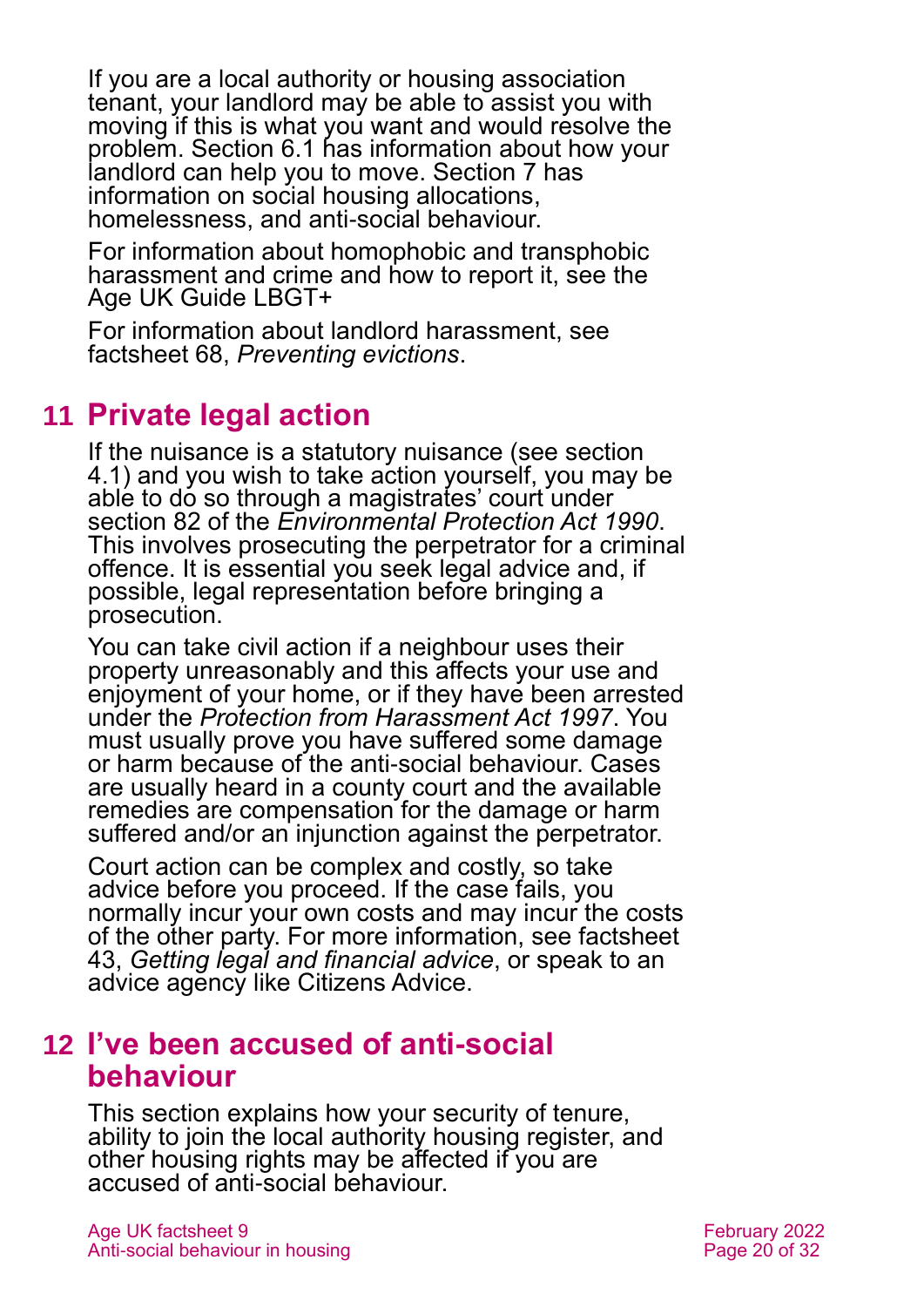### **12.1 Security of tenure**

Security of tenure means how easy or difficult it is to evict you. Social landlords can give new tenants probationary tenancies with limited security and downgrade existing tenants' security if they engage in anti-social behaviour.

They can take steps to evict you if you are accused of anti-social behaviour or your property is used for antisocial, immoral, or illegal purposes. For more information, see factsheet 68, *[Preventing evictions](https://www.ageuk.org.uk/globalassets/age-uk/documents/factsheets/fs68_tenancy_rights_security_of_tenure_fcs.pdf)*.

#### **12.1.1 Probationary and demoted tenancies**

Some local authorities grant probationary tenancies, called '*introductory*' tenancies, to new tenants. These normally run for a 12-month period, during which time the tenancy can be terminated if the landlord is concerned about the household's behaviour.

The landlord can do this without having to prove in court that they have a good reason for evicting, but they must follow the correct procedure and you may be able to argue that eviction would be unfair, discriminatory, or would breach your human rights.

Other social landlords, such as housing associations, may grant 12-month '*starter*' tenancies to new tenants. These are assured shorthold tenancies and have limited security.

Both introductory and starter tenancies can be extended by a further six months to a total of 18 months if the landlord is not satisfied with the household's rent record or behaviour during the first 12 months.

Social landlords can apply to court to have your existing social tenancy '*demoted'* if they believe you (or someone living with or visiting you) have engaged in anti-social behaviour. A demotion order downgrades your security of tenure. Demoted secure tenants have similar security to introductory tenants and demoted assured tenants become assured shorthold tenants.

A court may grant a demotion order if you (or someone living with or visiting you) have used, or threatened to use, the property for illegal purposes, or have behaved, or threatened to behave, anti-socially.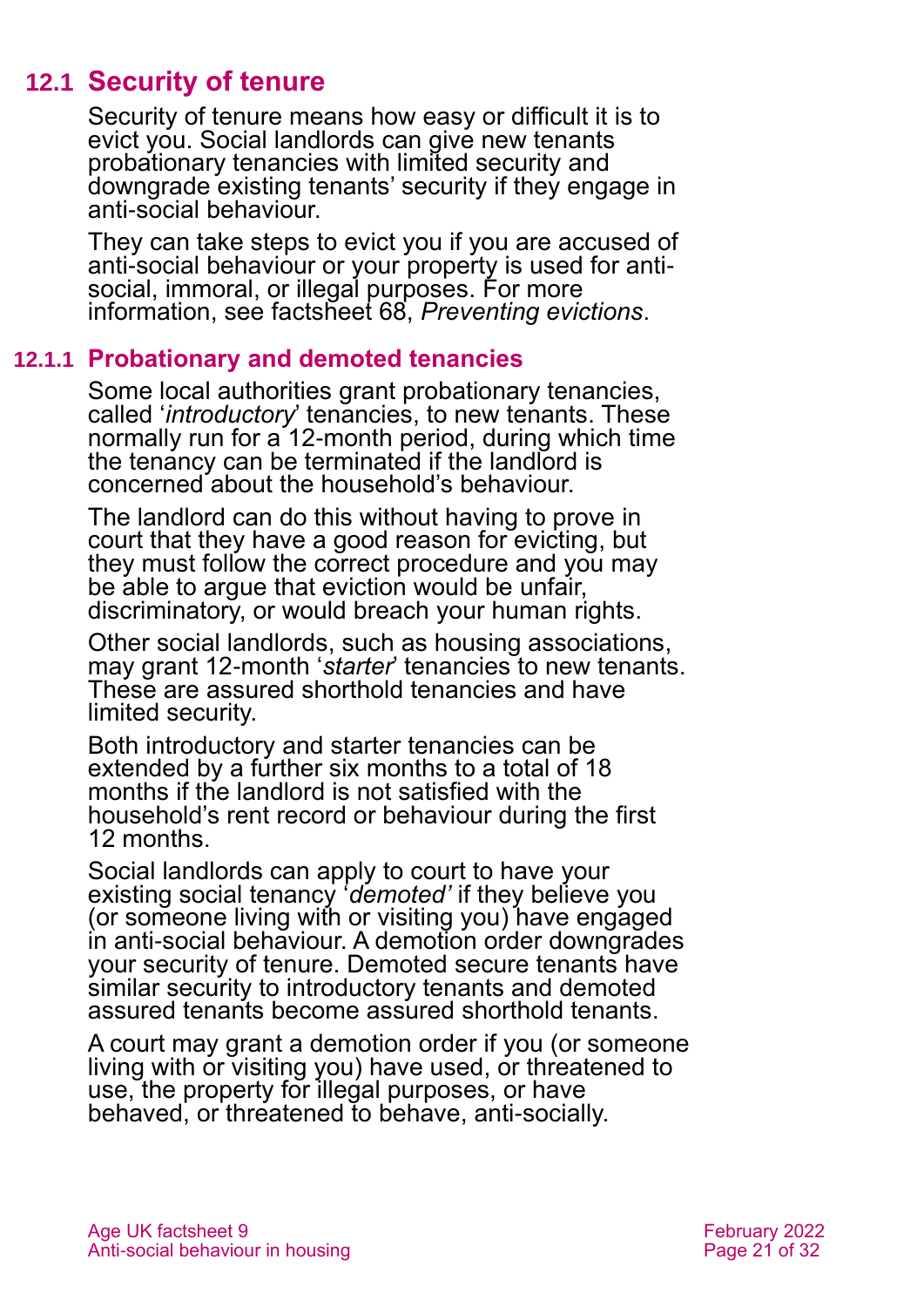Seek advice immediately if your landlord is proposing to terminate your introductory or starter tenancy, or demote your secure or assured tenancy. **Note:** the definition of anti-social behaviour used here is quite complex and differs from the definitions in [section 1.](#page-2-0)

#### **12.1.2 Eviction**

There are specific grounds (or reasons) that landlords can rely on in court if they want to evict you for antisocial behaviour. Evictions are usually considered only in the most serious cases and as a last resort. Other measures such as mediation, demotion of tenancy, or applying for a court order should be attempted first.

In some cases, possession can only be sought if antisocial behaviour has been proven in another court.

Landlords must be careful not to unlawfully discriminate against perpetrators who have a '*protected characteristic*' such as disability, race, sexual orientation, or religious belief, under the *[Equality Act 2010](https://www.legislation.gov.uk/ukpga/2010/15/contents)*. For more information, see factsheet 79, *[Equality, discrimination and the Public Sector](https://www.ageuk.org.uk/globalassets/age-uk/documents/factsheets/fs79_equality_discrimination_and_the_public_sector_equality_duty_fcs.pdf)  [Equality Duty](https://www.ageuk.org.uk/globalassets/age-uk/documents/factsheets/fs79_equality_discrimination_and_the_public_sector_equality_duty_fcs.pdf)*.

#### **Protected and statutory (regulated) tenancies**

The court may grant an order for possession where you (or any person residing or lodging with you or any sub-tenant) have been guilty of conduct which is a nuisance or annoyance to adjoining occupiers, or have been convicted of using the property or allowing the property to be used for immoral or illegal purposes.

Instead of making an order, the court may agree to accept a formal undertaking from you not to commit any further breaches of the tenancy agreement. Alternatively, the court may decide it is not reasonable to make an order, or it is reasonable to '*suspend*' an order on terms that you will not engage in further acts of anti-social behaviour.

#### **Secure and assured tenancies**

In certain circumstances, the court has discretion over whether to allow eviction, even where the landlord can prove anti-social behaviour. This is if you (or a person living with you) have been convicted of a riot offence or where you (or a person living with or visiting you) have been: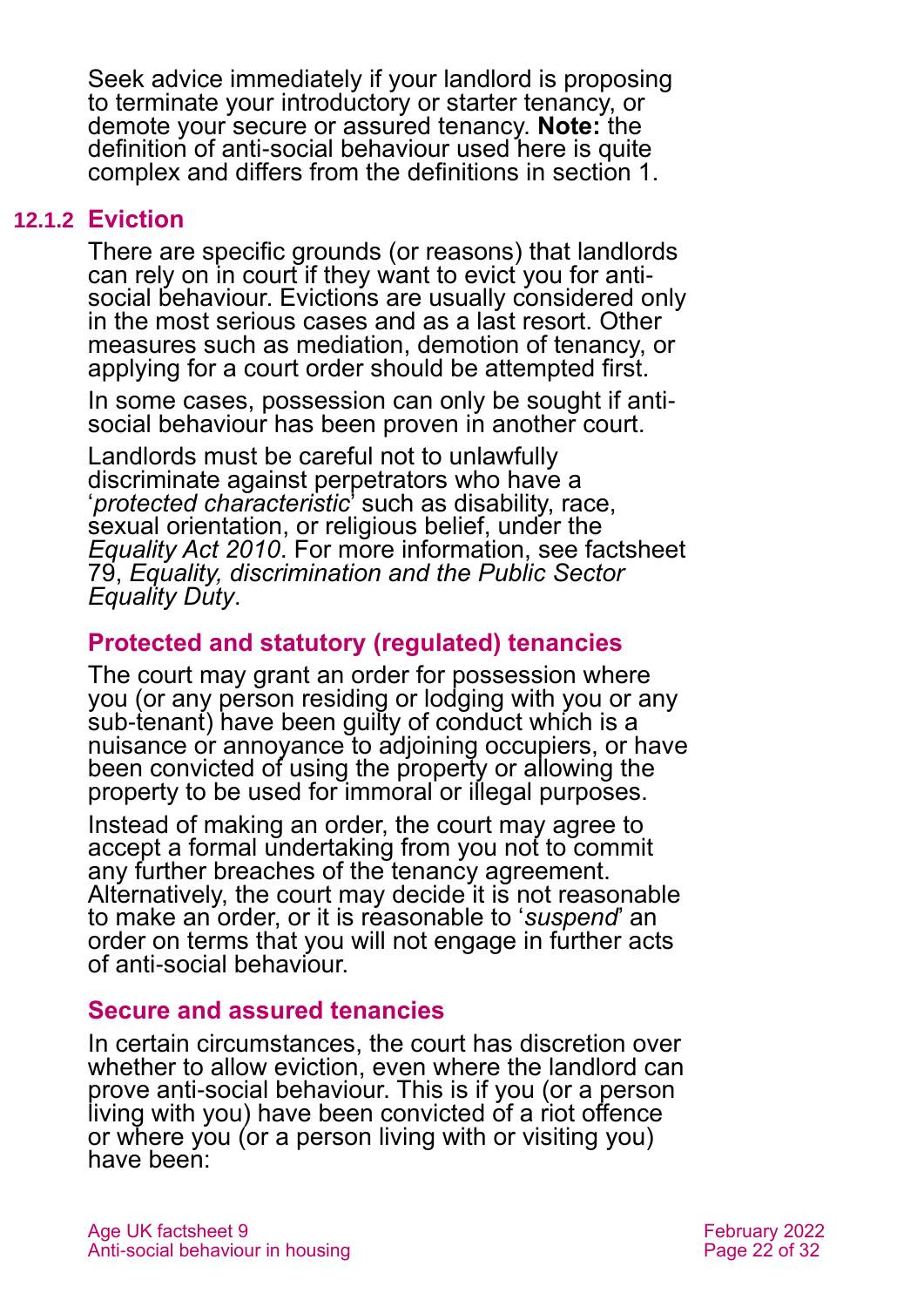- ⚫ guilty of conduct causing or likely to cause nuisance or annoyance to a person residing, visiting or otherwise engaging in a lawful activity in the area
- ⚫ guilty of conduct relating to or affecting the landlord's housing management where this conduct has caused, or is likely to cause, nuisance or annoyance to the landlord or their employee, or
- ⚫ convicted of:
	- using the property or allowing it to be used for immoral or illegal purposes, or
	- ⚫ an arrestable offence committed in the property or in the nearby area.

There is an '*absolute*' ground a landlord can use to seek possession of a property let on a secure or assured tenancy. Broadly speaking, this means the court has no choice but to allow eviction if it is satisfied that one of the following conditions has been met:

- ⚫ you (or someone living in or visiting the property) have been convicted of certain serious offences that took place nearby, against someone who lives nearby, or against the landlord or someone employed in connection with the landlord's housing management functions
- a court has found that you (or someone living in or visiting the property) have breached a provision of a relevant injunction (except a provision requiring you or them to participate in a particular activity)
- ⚫ you (or someone living in or visiting the property) have been convicted of a breach of a CBO prohibiting you from doing something in the area
- a closure order has been made on your property and access has been prohibited for more than 48 hours
- ⚫ you (or someone living in or visiting the property) have been convicted of an offence under the *Environmental Protection Act 1990*, having breached an abatement notice or court order in relation to noise nuisance.

If the landlord is a local authority, they must comply with certain specific notice and review requirements.

If you have an assured shorthold tenancy, your landlord can take steps to evict you without having to prove a ground to the court after six months have passed or any longer fixed term has elapsed.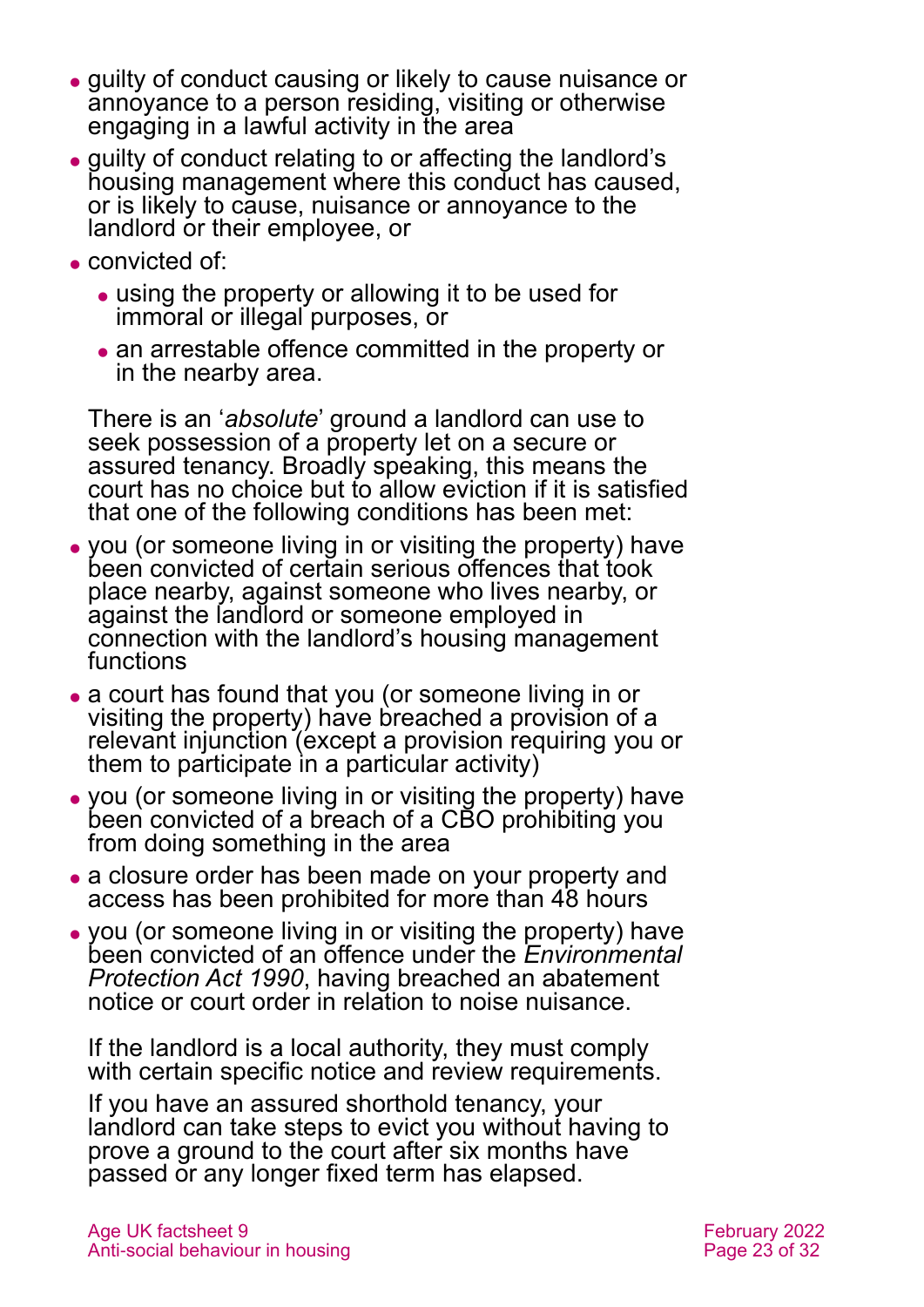#### **12.1.3 Wales**

In Wales, under the *[Renting Homes \(Wales\) Act 2016](https://www.legislation.gov.uk/anaw/2016/1/contents)*, the rules on tenancy types are changing, with the creation of two types of tenancy. Most private sector tenancies will become a '*standard contract*' (modelled on the current assured shorthold tenancy).

The other tenancy type will be a '*secure contract*', primarily issued by local authorities and housing associations. However, private landlords will be able to opt for a secure rather than standard contact if they wish.

All other tenancy types will be replaced once the law is implemented. Landlords will still be able to take steps to evict tenants engaging in anti-social behaviour, but there is no '*absolute*' anti-social behaviour ground under which a court must make an order for possession.

The Act will apply retrospectively, so existing tenancy agreements will also be converted. The Welsh Government has not announced a specific date when the Act will be implemented, though according to information on the Shelter Cymru website it may be during Spring 2022. Currently, existing rules on different tenancy types as outlined above continue to apply.

Contact [Shelter Cymru,](#page-29-0) the [Welsh Government,](#page-29-1) or [Age Cymru Advice](http://www.agecymru.org.uk/) for more information.

#### **12.2 Getting social housing**

You may find it more difficult to get social housing if you have been accused of anti-social behaviour in the past.

You may be excluded from your local authority's social housing waiting list ('*housing register*') or given less priority than other applicants. For more information on social housing allocations, see [section 7.](#page-14-0)

#### **Reasonable preference**

The law says local authorities must give '*reasonable preference*' to certain groups of people when drawing up policies on who gets social housing and how applications are prioritised. They can set additional criteria to help distinguish between people in the reasonable preference groups.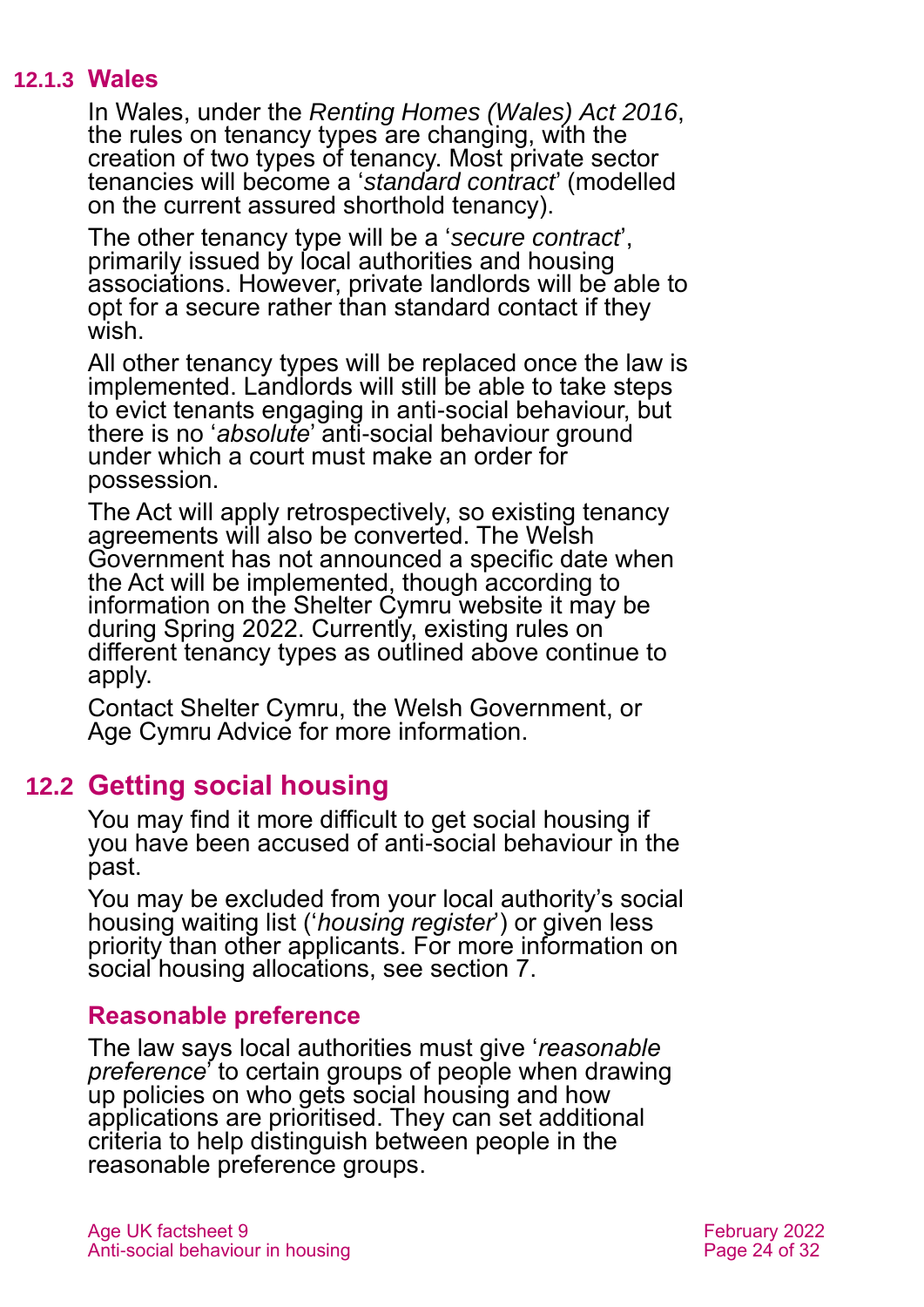One factor they can take into account is your behaviour, or the behaviour of a member of your household, if this affects your suitability as a tenant.

This means you can be given lower priority than someone else with reasonable preference, because you or someone living with you has a history of antisocial behaviour.

You should be able to request a review of the level of priority you are given – there is likely to be a deadline by which you must do this.

#### **In England**

Social housing can only be allocated to '*qualifying*' people. A local authority has powers to decide which groups of people qualify to join its housing register and may decide to adopt a policy excluding people with a history of anti-social behaviour.

If your local authority has such a policy, any decision to disqualify should be based on evidence such as a previous eviction or injunction, how long ago the behaviour occurred, and whether you have been able to hold a satisfactory tenancy since.

If the authority has reason to believe your behaviour was due to a disability or mental health problem, it should consider whether you could maintain a tenancy, if appropriate support were given.

If you have applied to join your local authority's housing register and been told that you do not qualify because of previous anti-social behaviour, seek advice immediately.

You have a right of review against the decision – there is likely to be a deadline by which you must do this.

#### **In Wales**

Local authorities in Wales have the power to make you ineligible for their allocation scheme if you or a member of your household have been involved in '*unacceptable behaviour*' of a serious nature, which could include anti-social behaviour towards your neighbours.

To do this, the authority must have the necessary evidence and follow certain steps to justify its decision.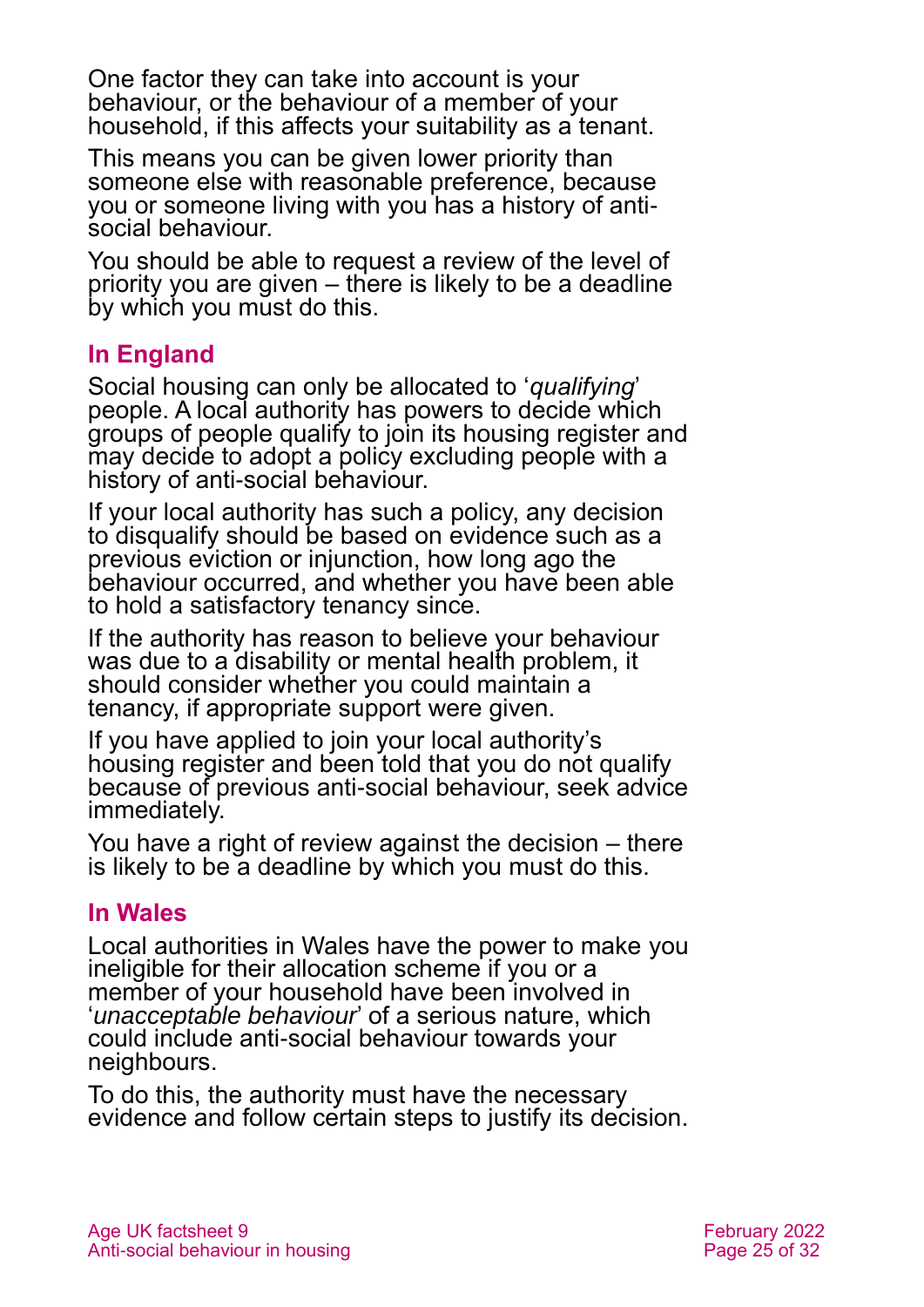A specialist housing organisation like Shelter Cymru can give you more information on these procedures. If the authority has reason to believe your behaviour was due to a disability or mental health problem, it must consider whether you would be able to maintain a tenancy with appropriate support before deeming you to be ineligible.

#### **12.3 Other measures**

The *[Housing Act 2004](https://www.legislation.gov.uk/ukpga/2004/34/contents)*:

- ⚫ gives landlords of secure tenants the right to refuse mutual exchange applications if action has been taken against the household on anti-social behaviour grounds or if such action is pending
- ⚫ enables landlords of secure tenants to seek an order suspending the Right to Buy for a specified period on the grounds of anti-social behaviour
- ⚫ suspends the landlord's obligation to complete a Right to Buy sale where some types of court action relating to anti-social behaviour are pending.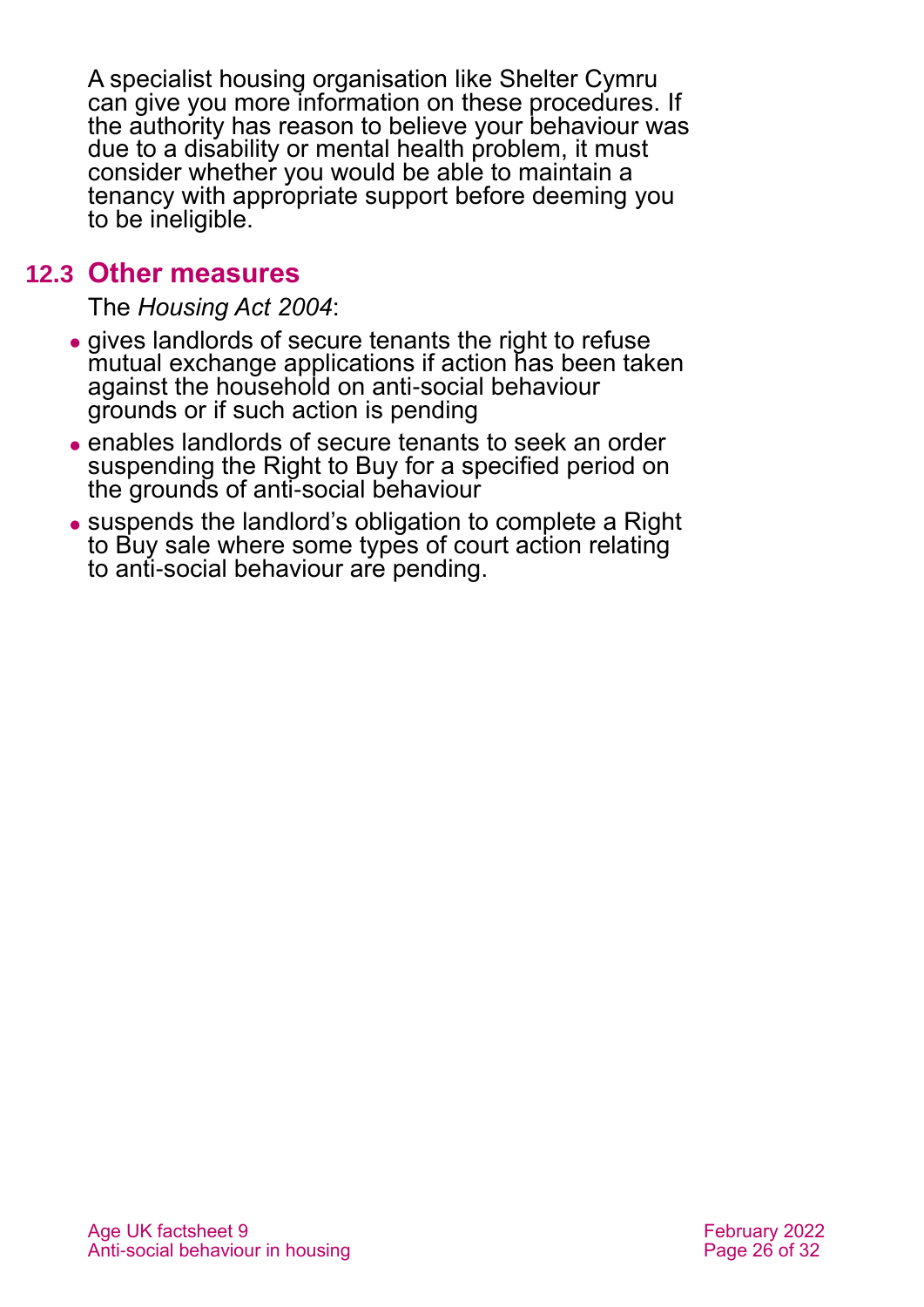# **Useful organisations**

#### <span id="page-26-0"></span>**ASB Help**

[www.asbhelp.co.uk/](http://www.asbhelp.co.uk/)

Charity offering advice and support to victims of antisocial behaviour in England and Wales. They have an online Community Trigger Directory to help you find the point of contact for using the trigger in your area.

#### **Citizens Advice**

[www.citizensadvice.org.uk](http://www.citizensadvice.org.uk/) In England telephone 0800 144 8848 In Wales telephone 0800 702 2020

National network of advice centres offering free, confidential, independent advice, face to face or by telephone.

#### **Civil Mediation Council**

[www.civilmediation.org/](http://www.civilmediation.org/) Telephone 07841 017905

Provides online directory listing local and national civil and commercial mediation providers, accredited by the Civil Mediation Council.

#### **Department for Levelling Up, Housing, and Communities**

[www.gov.uk/government/collections/high-hedges](http://www.gov.uk/government/collections/high-hedges) Produce leaflets on problem hedges.

#### **Galop**

[www.galop.org.uk](http://www.galop.org.uk/) Telephone 020 7704 2040

London's lesbian, gay, bisexual and transgender (LGBT) community safety charity; offering advice and casework and factsheets.

#### **Gov.uk**

[www.gov.uk/guidance/noise-nuisances-how-councils](http://www.gov.uk/guidance/noise-nuisances-how-councils-deal-with-complaints)[deal-with-complaints](http://www.gov.uk/guidance/noise-nuisances-how-councils-deal-with-complaints)

Government website with information on various subjects/services, with specific information on how local authorities deal with noise complaints.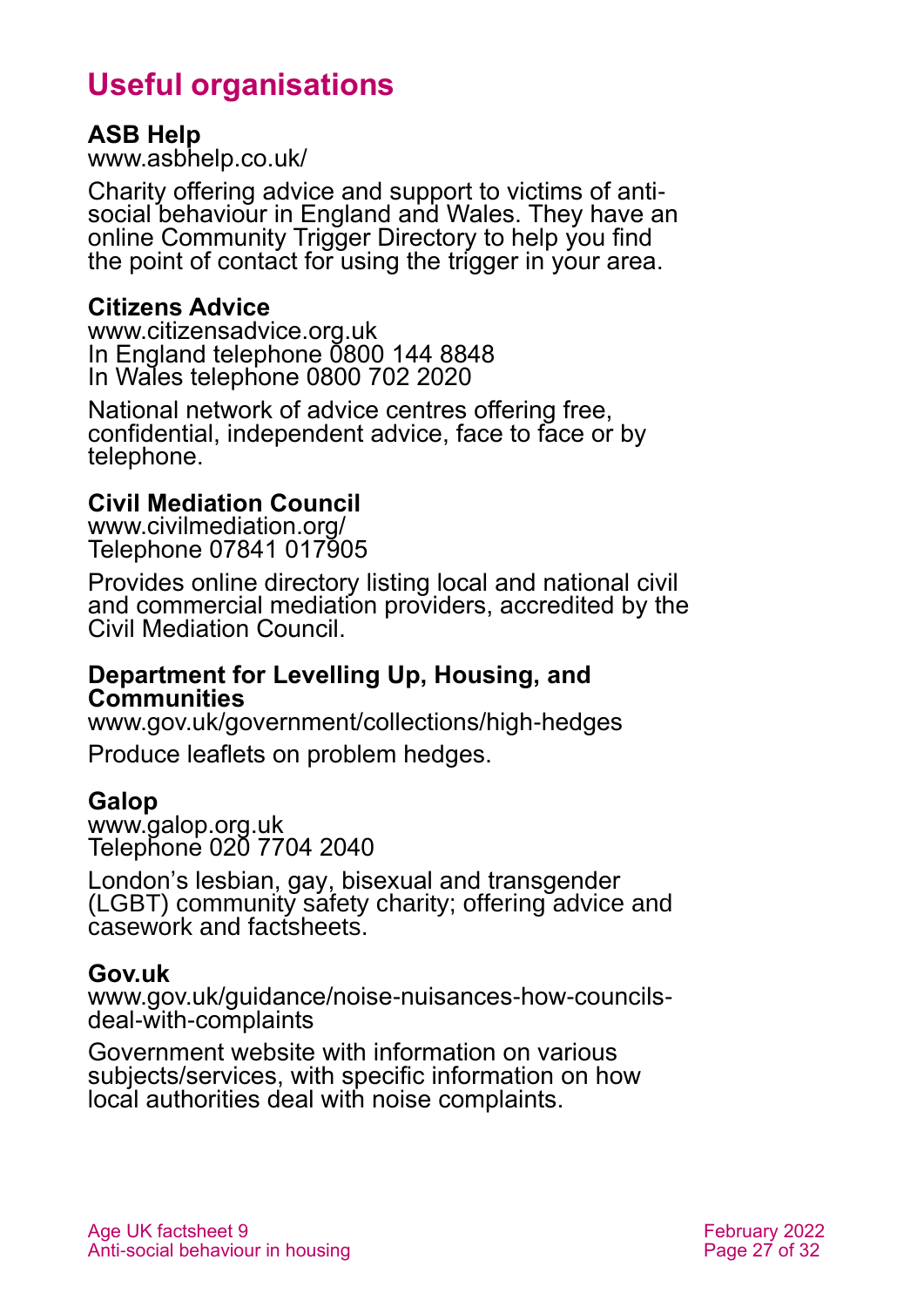#### **Home Office (The)**

[www.gov.uk/government/publications/anti-social](http://www.gov.uk/government/publications/anti-social-behaviour-crime-and-policing-bill-anti-social-behaviour)[behaviour-crime-and-policing-bill-anti-social-behaviour](http://www.gov.uk/government/publications/anti-social-behaviour-crime-and-policing-bill-anti-social-behaviour)

Their website has information on anti-social behaviour, including how to report it. The statutory guidance document for frontline professionals, *[Anti-social](https://assets.publishing.service.gov.uk/government/uploads/system/uploads/attachment_data/file/823316/2019-08-05_ASB_Revised_Statutory_Guidance_V2.2.pdf)  [Behaviour, Crime and Policing Act 2014: Reform of](https://assets.publishing.service.gov.uk/government/uploads/system/uploads/attachment_data/file/823316/2019-08-05_ASB_Revised_Statutory_Guidance_V2.2.pdf)  [anti-social behaviour powers](https://assets.publishing.service.gov.uk/government/uploads/system/uploads/attachment_data/file/823316/2019-08-05_ASB_Revised_Statutory_Guidance_V2.2.pdf)*, contains useful information about recent changes.

#### **Hourglass**

<https://wearehourglass.org/> Telephone 0808 808 8141

Works to protect and prevent the abuse of vulnerable older adults.

#### **Housing Ombudsman Service (The)**

[www.housing-ombudsman.org.uk](http://www.housing-ombudsman.org.uk/) Telephone 0300 111 3000

Investigates complaints about landlords made by tenants in England. Social landlords registered with the social housing regulator, the Homes and Communities Agency, must be members of the scheme.

#### **Independent Office for Police Conduct (IOPC)**

[https://policeconduct.gov.uk/complaints-and](https://policeconduct.gov.uk/complaints-and-appeals/make-complaint)[appeals/make-complaint](https://policeconduct.gov.uk/complaints-and-appeals/make-complaint) Telephone 0300 020 0096

Responsible for overseeing the police complaints system in England and Wales. They investigate certain serious complaints against the police and appeals in relation to complaints that are managed locally.

#### **Live Fear Free Helpline**

<https://gov.wales/live-fear-free> Telephone 0808 80 10 800

Free 24-hour helpline for people experiencing or concerned about domestic abuse or sexual violence.

#### **Local Government and Social Care Ombudsman**

[www.lgo.org.uk](http://www.lgo.org.uk/) Telephone 0300 061 0614

Investigates complaints in England about maladministration by local authorities.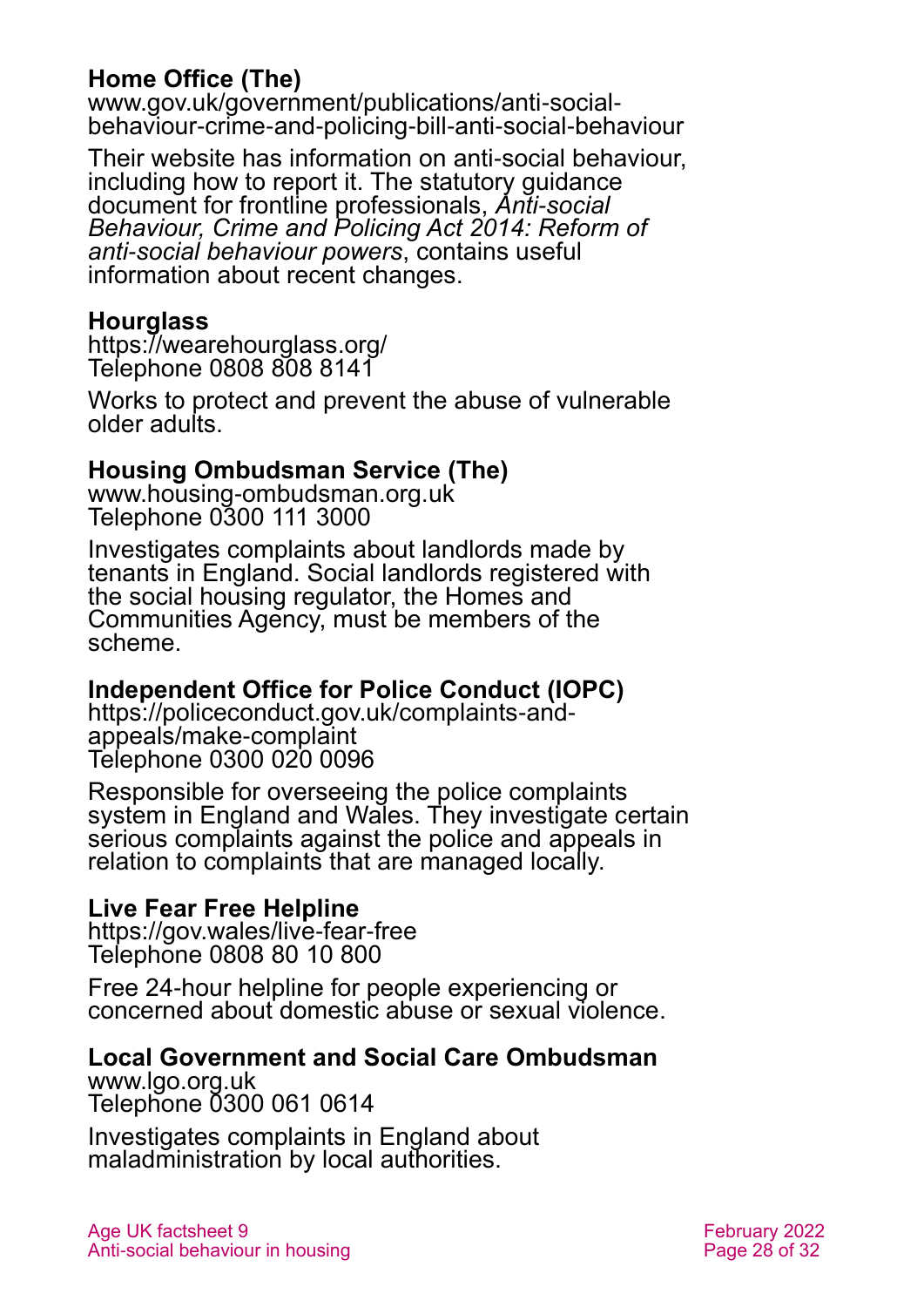#### **Men's Advice Line**

[www.mensadviceline.org.uk/](http://www.mensadviceline.org.uk/) Telephone 0808 801 0327

Advice and support for men experiencing domestic violence and abuse.

#### **Planning Aid England**

[www.rtpi.org.uk/planning-advice/](http://www.rtpi.org.uk/planning-advice/)

Provides free email advice on all aspects of the planning system, including how to comment on planning proposals. See below for equivalent Welsh service.

#### **Planning Aid Wales**

<https://planningaidwales.org.uk/> Telephone 02920 625000

#### **Public Services Ombudsman for Wales**

[www.ombudsman.wales](http://www.ombudsman.wales/) Telephone 0300 790 0203

Investigates whether people have been treated unfairly or received a bad service from a public body, such as a local authority or social landlord.

#### **Royal Institution of Chartered Surveyors (RICS)**

[www.ricsfirms.com/helplines/](http://www.ricsfirms.com/helplines/) Telephone 0870 333 1600

The RICS Helpline Scheme enables you to access up to 30 minutes of free advice from a member firm on boundary disputes or party walls.

#### **Royal National Institute for Deaf People (RNID)**

[www.rnid.org.uk/](http://www.rnid.org.uk/) Telephone 0808 808 0123

National organisation offering information and support to people who are deaf or hard of hearing.

#### **Shelter**

[www.shelter.org.uk](http://www.shelter.org.uk/) Telephone 0808 800 4444 (free call)

National charity providing telephone advice to people with housing problems on tenancy rights, homelessness, repairs and housing benefit.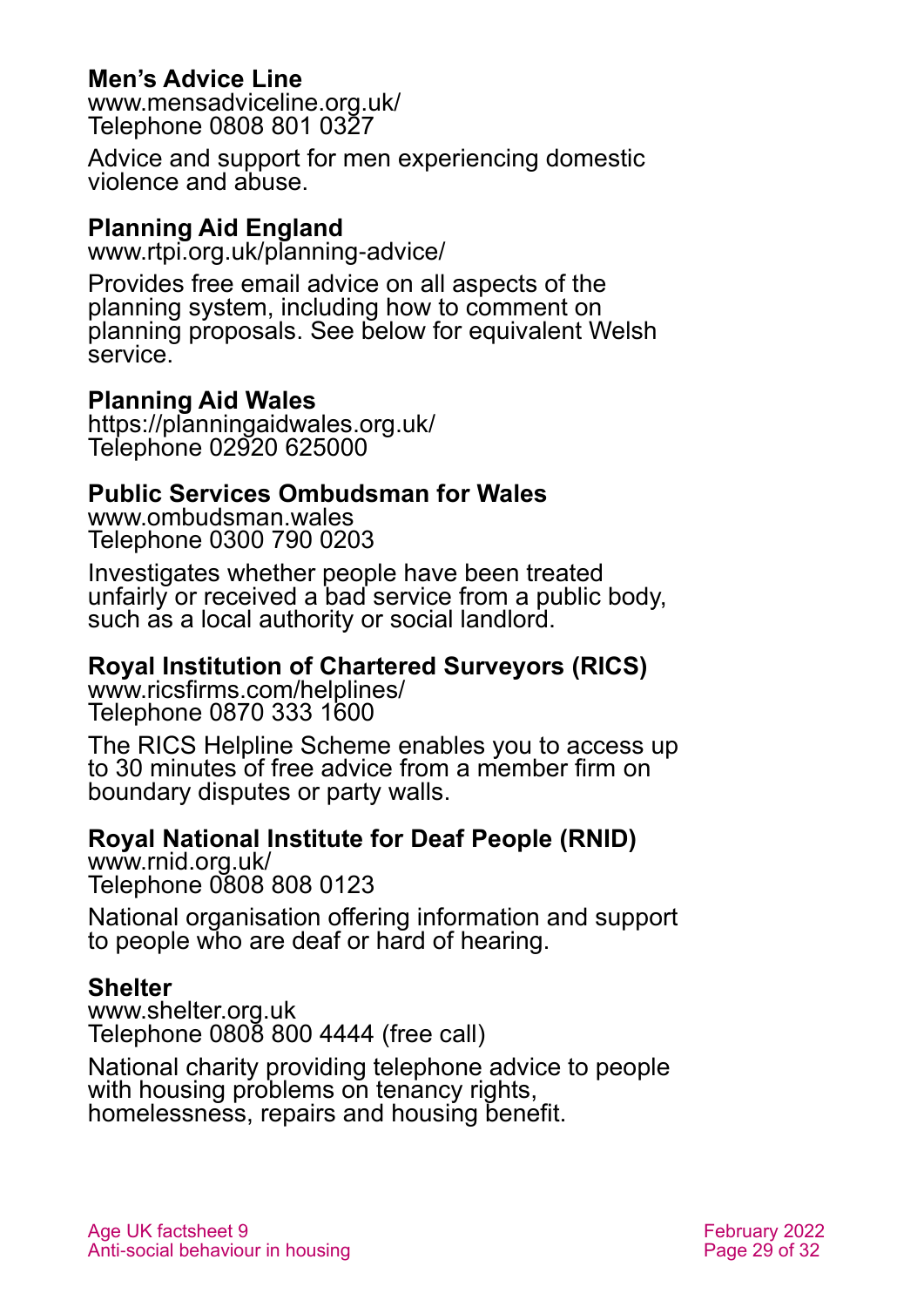#### <span id="page-29-0"></span>**Shelter Cymru**

[www.sheltercymru.org.uk](http://www.sheltercymru.org.uk/) Telephone 08000 495 495

#### **Victim Support**

[www.victimsupport.org.uk](http://www.victimsupport.org.uk/) Telephone 08'08 16 89 111

Supports people affected by crime.

#### <span id="page-29-1"></span>**Welsh Government**

[www.gov.wales](http://www.gov.wales/) Telephone 0300 0604400

The devolved government for Wales. Its website has information on housing policy in Wales.

#### **Women's Aid**

[www.womensaid.org.uk/](http://www.womensaid.org.uk/) Telephone 0808 2000 247

National domestic violence charity that helps up to 250,000 women and children every year. 24-hour national domestic violence helpline is run in partnership with Refuge: 0808 2000 247 (Freephone).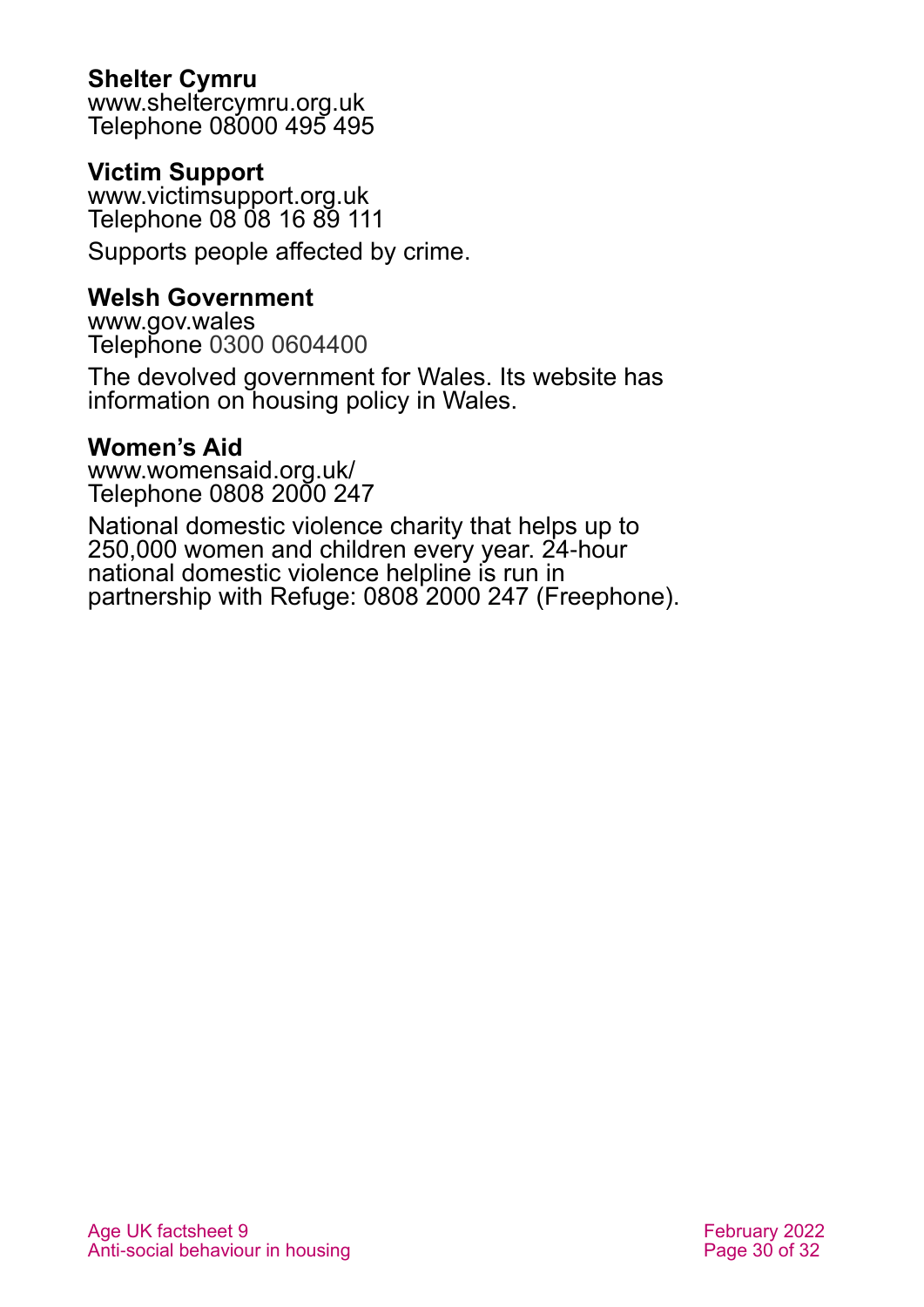# **Age UK**

Age UK provides advice and information for people in later life through our Age UK Advice line, publications and online. Call Age UK Advice to find out whether there is a local Age UK near you, and to order free copies of our information guides and factsheets.

#### <span id="page-30-1"></span>**Age UK Advice**

[www.ageuk.org.uk](http://www.ageuk.org.uk/) 0800 169 65 65 Lines are open seven days a week from 8.00am to 7.00pm

#### **In Wales contact**

**Age Cymru Advice**

[www.agecymru.org.uk](http://www.agecymru.org.uk/) 0300 303 4498

#### **In Northern Ireland contact**

**Age NI** [www.ageni.org](http://www.ageni.org/) 0808 808 7575

#### <span id="page-30-0"></span>**In Scotland contact**

<span id="page-30-2"></span>**Age Scotland** [www.agescotland.org.uk](http://www.agescotland.org.uk/) 0800 124 4222

### **Support our work**

We rely on donations from our supporters to provide our guides and factsheets for free. If you would like to help us continue to provide vital services, support, information and advice, please make a donation today by visiting [www.ageuk.org.uk/donate](http://www.ageuk.org.uk/donate) or by calling 0800 169 87 87.